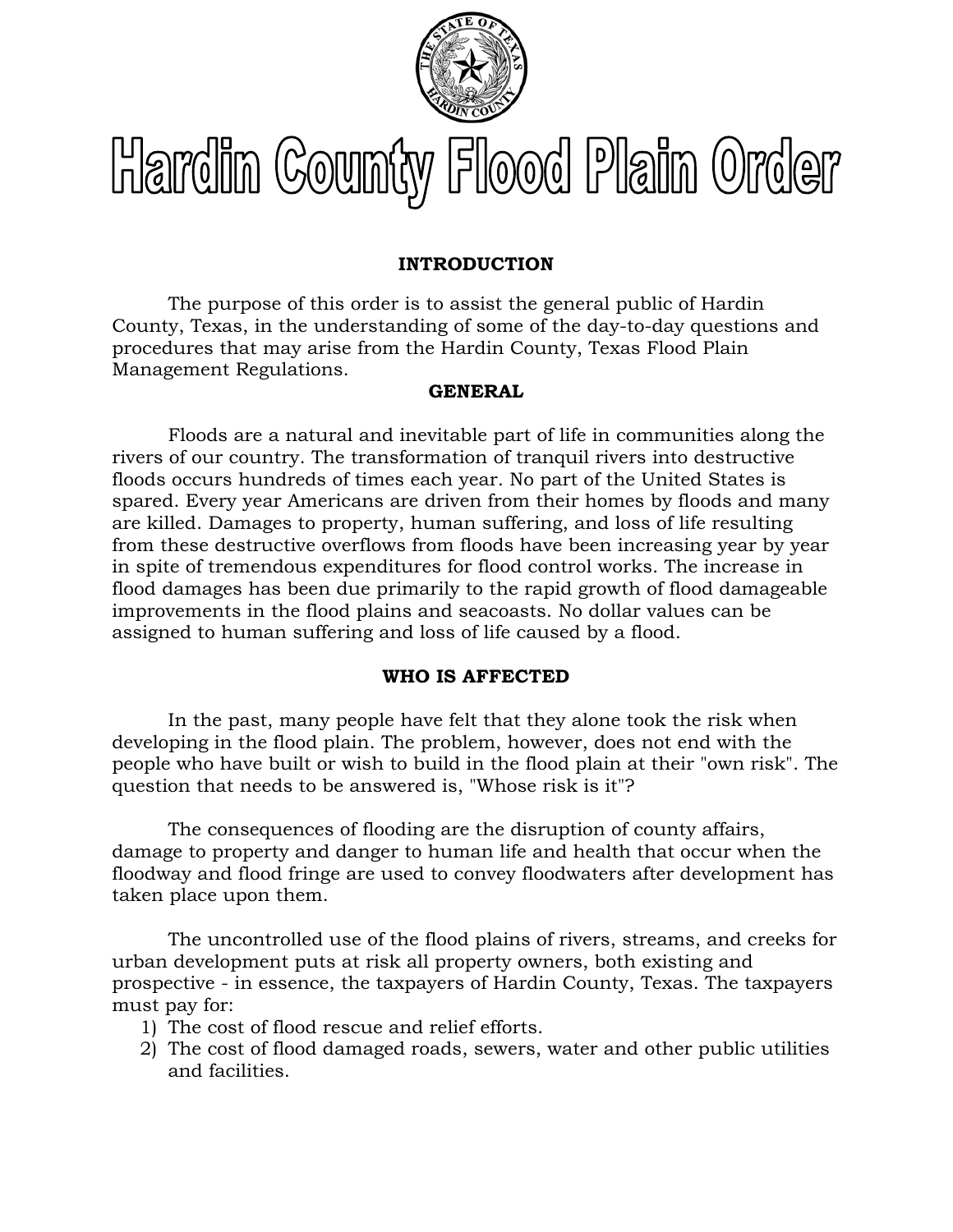- 3) The cost of flood emergency preparedness, such as temporary levees, sandbagging, etc.
- 4) The cost of business interruptions, disruption of transportation routes, interference with utilities, services and other factors that result in loss of wages and production.
- 5) The protection of human life and health, whether it is the people who have built in the flood plain or the people who are attempting rescue and relief efforts for these people.
- 6) The damages from materials that are buoyant, flammable or explosive which, in times of flooding, could be injurious to human, animal or plant life.

In 1968, Congress created the National Flood Insurance Program to make flood insurance available at federally subsidized rates to property owners in flood prone areas, provided the public agrees to adopt local regulations to protect lives and all new construction from future flooding.

Flood Insurance is also a condition of obtaining federal financial assistance for the construction or acquisition of buildings in the flood hazard areas of the county. Federal financial assistance, including VA and FHA mortgage loans and conventional construction and mortgage loans from federally insured, regulated or supervised lending institutions, are made available with the purchase of flood insurance.

Another benefit from the National Flood Insurance Program is to inform the unaware land and home buyers who wish to purchase land in the flood prone areas of the problems that exist and the solutions that are available.

There is a common misconception that flood plain regulations are intended to protect flood plains. Actually, they are intended to protect people from floods.

Existing structurally sound buildings that are now located in the floodway do not, because of these regulations, have to be removed. A structure which was lawful before the passage of the Flood Damage Prevention Order, but which is not in conformity with their provisions, will be classified as a nonconforming use. However, any substantial improvement to an existing nonconforming structure shall be made in compliance with the provisions of the Hardin County Flood Plain Regulations.

#### **WHY THE PROGRAM IS NECESSARY**

The channel, floodway and flood fringe or rivers, streams and creeks have been formed by nature to provide movement of flood waters. Most of the time these creeks, streams, and rivers are passive, tranquil and contained in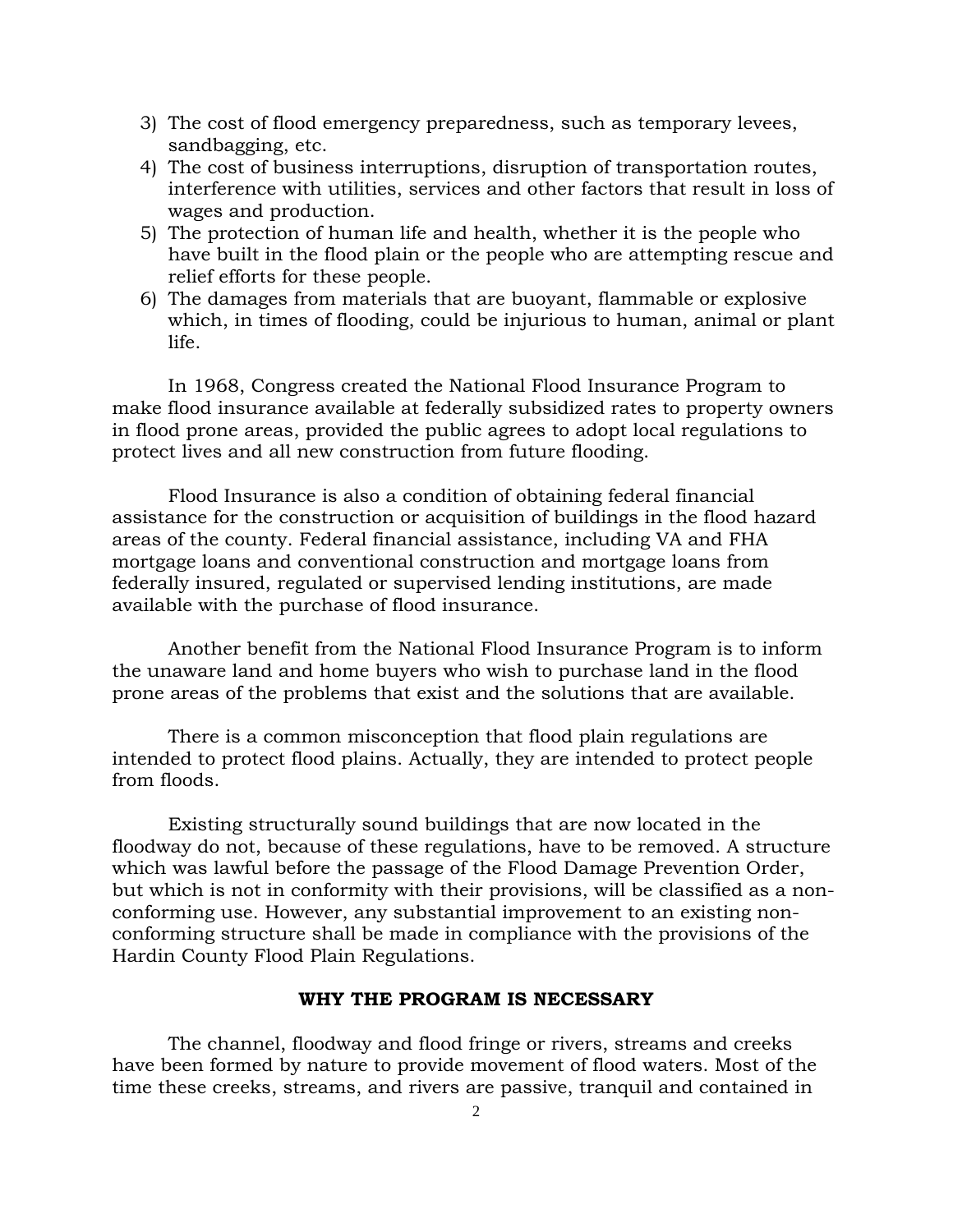the channel, but occasionally substantial amounts of rainfall and/or other conditions develop such that the channel does not contain the resulting increased water flow, and a flood occurs. Flooding is a normal and certain event, although its time and location of occurrence is generally unpredictable. The flood fringe is as much a part of the river as the river channel; it is just used less often. Historically, floods have been a periodic source of damage and distress for generations. Billions of dollars have been spent on flood protection works such as reservoirs, channel improvements, dikes, levees, etc. However, the annual damage attributed to floods still continues to rise.

Historically, man's motivation to settle in the flood plain included water transport of people and goods, water supply, fishing, agriculture, water power and wastewater disposal. A flood problem generally begins with the encroachment of a single structure on the flood fringe, either at a level below the regulatory flood elevation or without regard to the effect of the structure upon the flood water flows. Many times this initial development in the flood plain establishes a pattern for similar or additional development. As additional development expands over the flood plain, the flood heights (elevation) and velocities increase and the economic losses are multiplied. People who build in the path of a flood cause higher levels on their neighbors. There is a national trend toward nonstructural flood plain management measures such as flood plain management and the federally assisted National Flood Insurance Program.

## **THE 100-YEAR FLOOD**

The National Flood Insurance Program adopted the "1OO-Year Flood" as a basis for determination of flood hazards throughout the nation. Much misunderstanding has followed the use of the term. The preferred term now in use is "base flood", with the understanding that the two terms are synonymous.

An event which occurs only once every hundred years seems remote enough to most people to be unworthy of concern. However, the base flood (1OO-year flood) can occur at any time: tomorrow, next week, next year or in the next decade. And, having once occurred, there is no assurance that it will not repeat itself at any time.

Also, the base flood is not the most severe flood or flooding that can happen in a region. To protect life and property from the most severe flooding which can possibly occur in an area would call for extreme measures and inhibit normal everyday life to an unreasonable extent.

The Corp of Engineers uses the term "Standard Project Flood" to designate the greatest flood thought likely to occur in a given area, and the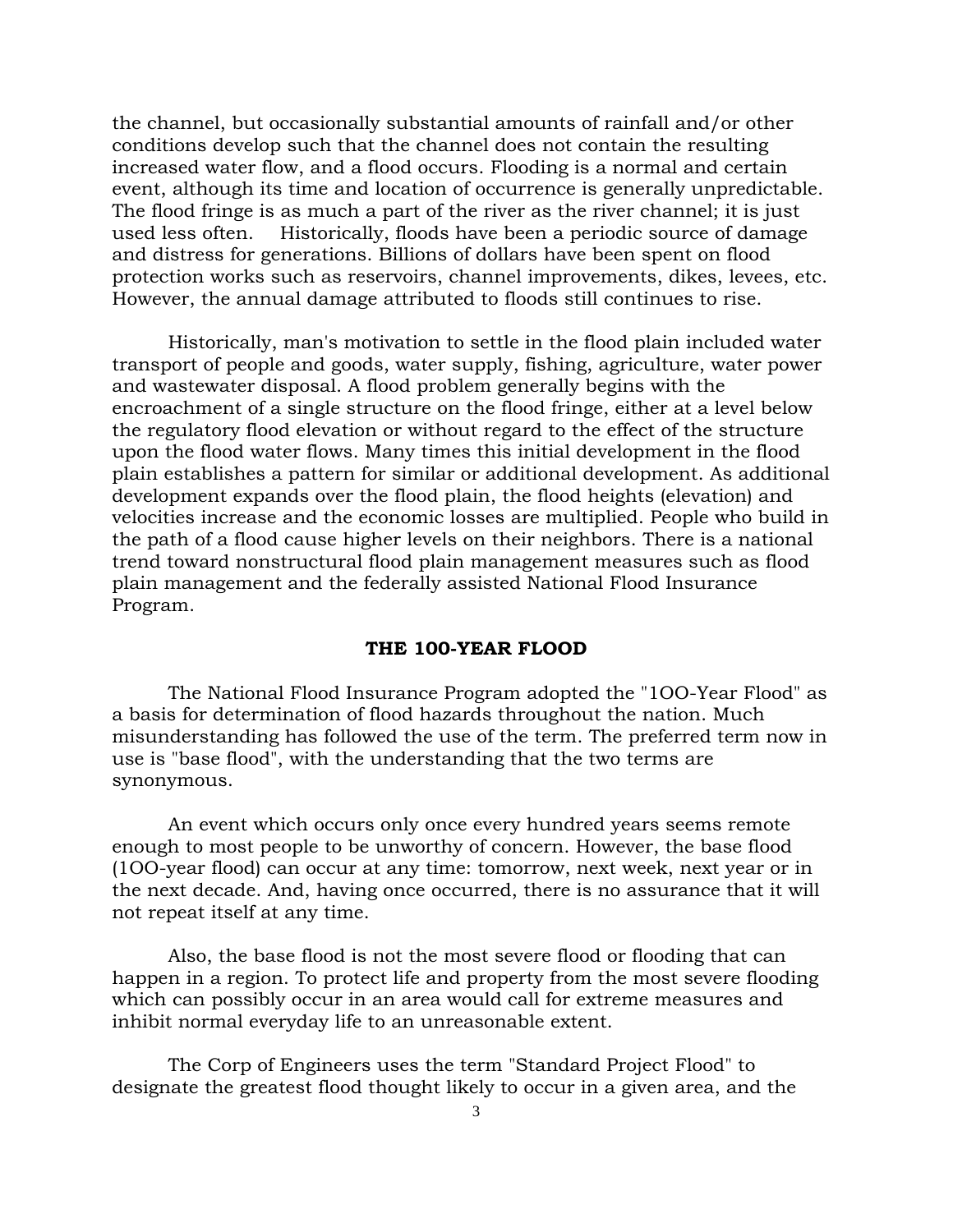term "Intermediate Flood" to designate the 1OO-Year Flood. There are many recorded floods in Texas, as well as throughout the nation, which have exceeded the 1OO-Year Flood. Actually, the 1OO-Year Flood is simply the flood level estimated to have a one percent (1%) chance of occurring each year in a given location.

No one can predict that flooding will not exceed the 1OO-year level, nor when flooding will occur. But by designating a flood hazard area, the Federal Emergency Management Agency has taken the initial step in identifying land areas which are subject to flooding. Measures can then be taken which greatly reduce the threats to life and property. To know of a potential threat is a great advantage in defending against disaster.

#### **FLOOD DAMAGE PREVENTION ORDER**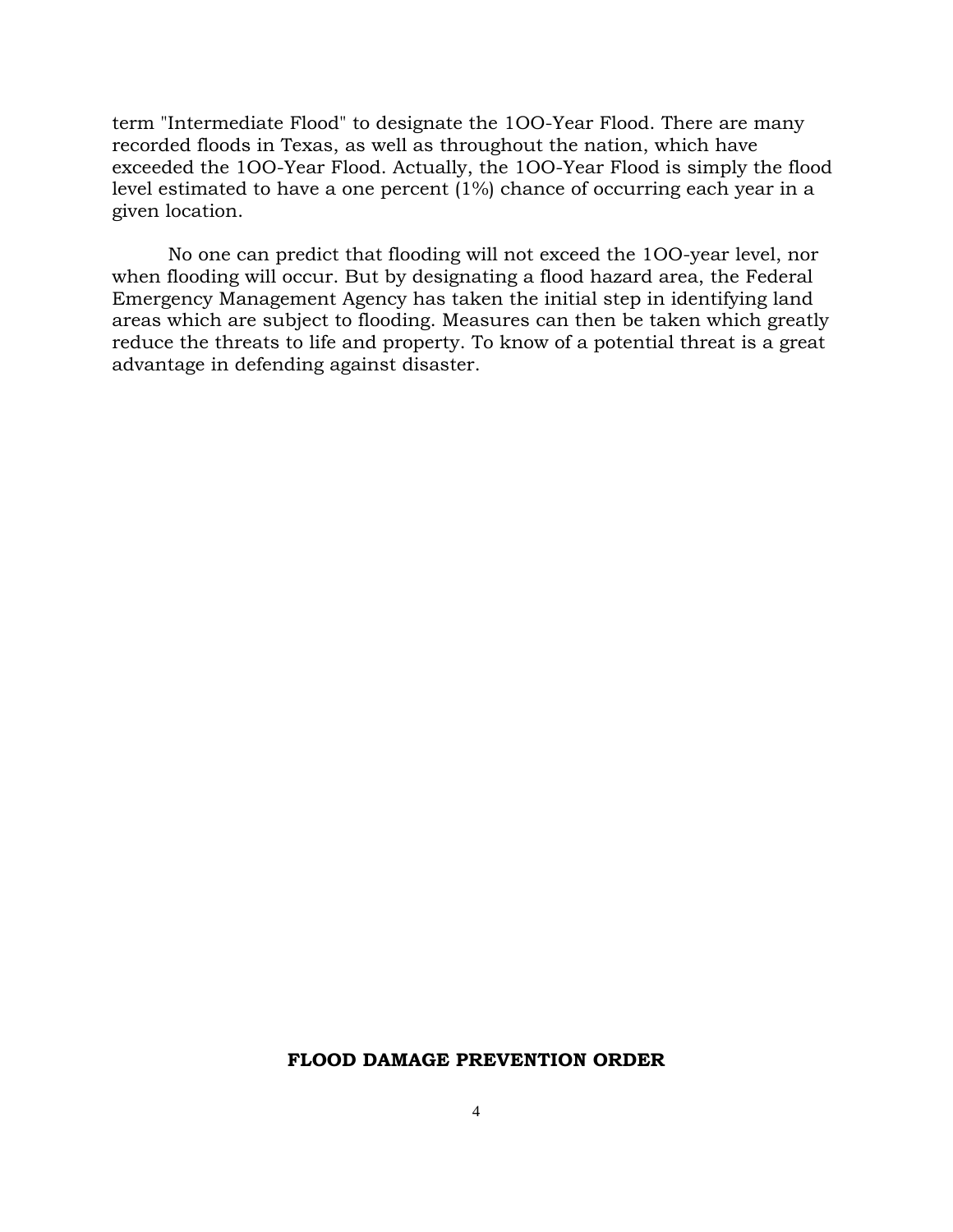# **ARTICLE I**

## **STATUTORY AUTHORIZATION, FINDINGS OF FACT, PURPOSE AND METHODS**

## **SECTION A. STATUTORY AUTHORIZATION**

The Legislature of the State of Texas has in the Flood Control Insurance Act, Texas Water Code, Section 16.315 delegated the responsibility of local governmental units to adopt regulations designed to minimize flood losses. Therefore, the Commissioners' Court of Hardin County, Texas does ordain as follows:

# **SECTION B. FINDINGS OF FACT**

- 1) The flood hazard areas of Hardin County, Texas are subject to periodic inundation, which results in loss of life and property, health and safety hazards, disruption of commerce and governmental services, and extraordinary public expenditures for flood protection and relief, all of which adversely affect the public health, safety and general welfare.
- 2) These flood losses are created by the cumulative effect of obstructions in floodplains which cause an increase in flood heights and velocities, and by the occupancy of flood hazard areas by uses vulnerable to floods and hazardous to other lands because they are inadequately elevated, floodproofed or otherwise protected from flood damage.

#### **SECTION C. STATEMENT OF PURPOSE**

It is the purpose of this ORDER to promote the public health, safety and general welfare and to minimize public and private losses due to flood conditions in specific areas by provisions designed to:

- 1) Protect human life and health;
- 2) Minimize expenditure of public money for costly flood control projects;
- 3) Minimize the need for rescue and relief efforts associated with flooding and generally undertaken at the expense of the general public;
- 4) Minimize prolonged business interruptions;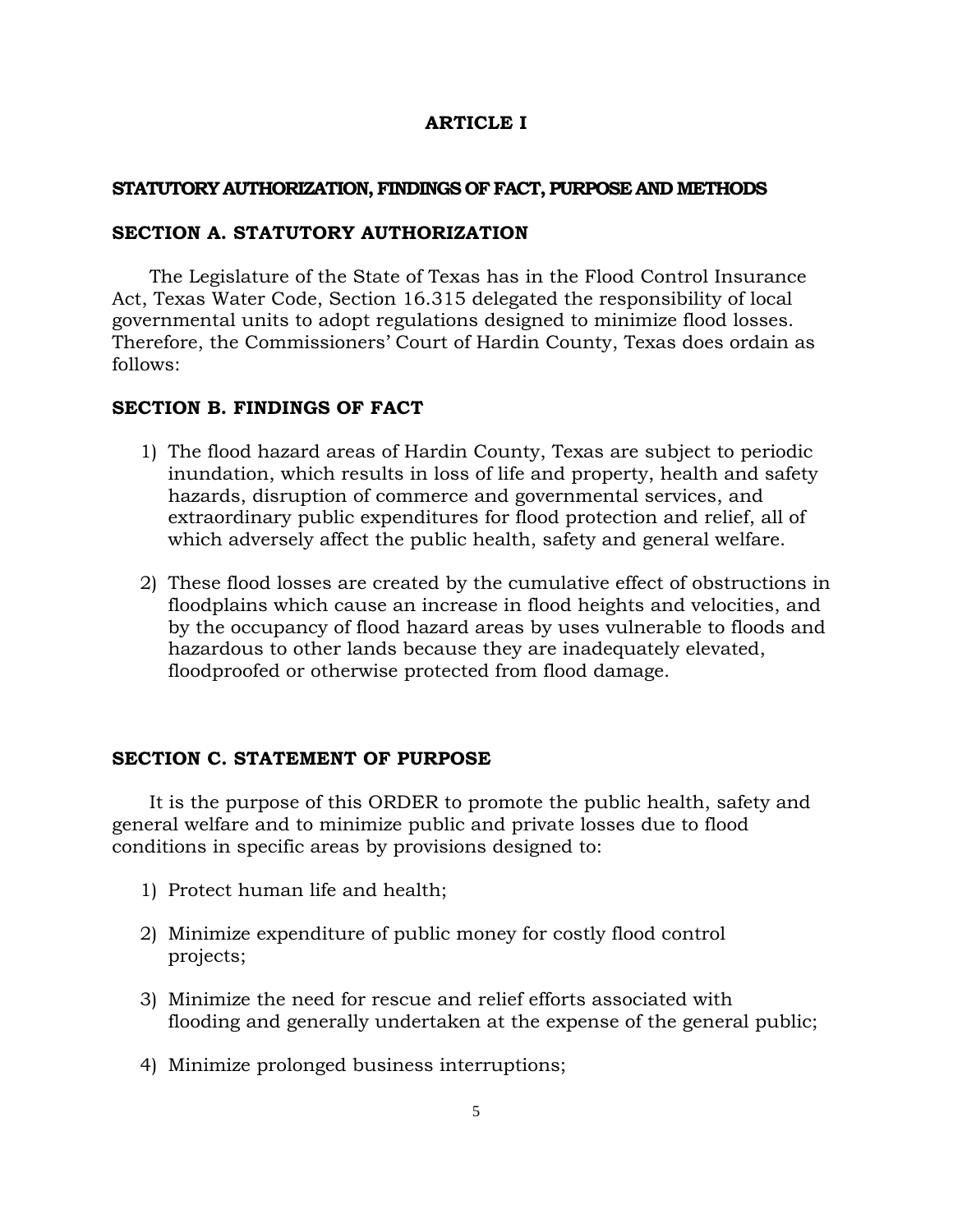- 5) Minimize damage to public facilities and utilities such as water and gas mains, electric, telephone and sewer lines, streets and bridges located in floodplains;
- 6) Help maintain a stable tax base by providing for the sound use and development of flood-prone areas in such a manner as to minimize future flood blight areas, and
- 7) Insure that potential buyers are notified that property is in a flood area.

# **SECTION D. METHODS OF REDUCING FLOOD LOSSES**

In order to accomplish its purposes, this ORDER uses the following methods:

- 1) Restrict or prohibit uses that are dangerous to health, safety or property in times of flood, or cause excessive increases in flood heights or velocities;
- 2) Require that uses vulnerable to floods, including facilities which serve such uses, be protected against flood damage at the time of initial construction;
- 3) Control the alteration of natural floodplains, stream channels, and natural protective barriers, which are involved in the accommodation of flood waters;
- 4) Control filling, grading, dredging and other development which may increase flood damage;
- 5) Prevent or regulate the construction of flood barriers which will unnaturally divert flood waters or which may increase flood hazards to other lands.

# **ARTICLE 2**

# **DEFINITIONS**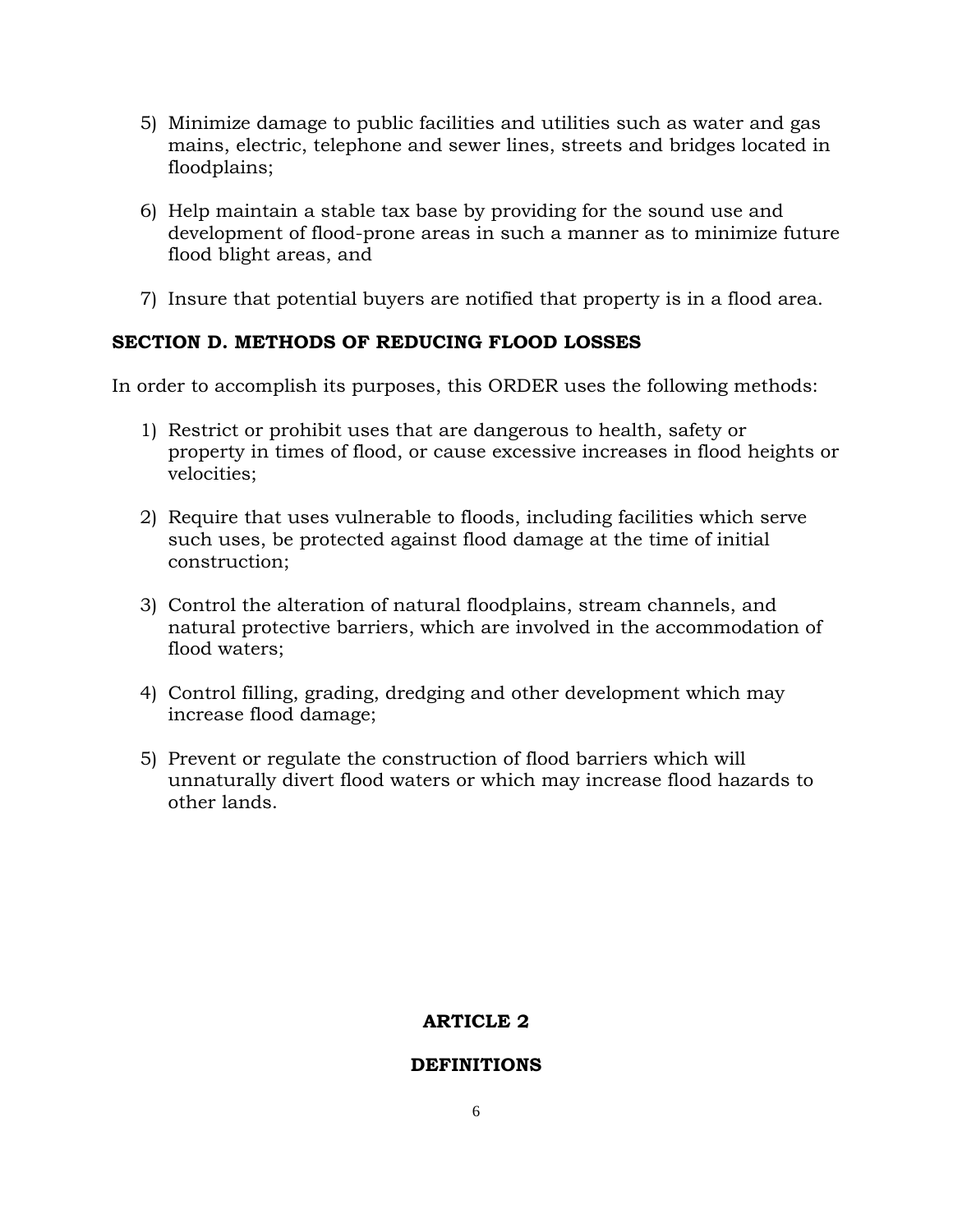Unless specifically defined below, words or phrases used in this ORDER shall be interpreted to give them the meaning they have in common usage and to give this ORDER its most reasonable application.

**ALLUVIAL FAN FLOODING -** means flooding occurring on the surface of an alluvial fan or similar landform which originates at the apex and is characterized by high-velocity flows; active processes of erosion, sediment transport, and deposition; and unpredictable flow paths.

**APEX -** means a point on an alluvial fan or similar landform below which the flow path of the major stream that formed the fan becomes unpredictable and alluvial fan flooding can occur.

**APPURTENANT STRUCTURE –** means a structure which is on the same parcel of property as the principal structure to be insured and the use of which is incidental to the use of the principal structure.

**AREA OF FUTURE CONDITIONS FLOOD HAZARD –** means the land area that would be inundated by the 1-percent-annual chance (100 year) flood based on future conditions hydrology.

**AREA OF SHALLOW FLOODING -** means a designated AO, AH, AR/AO, or AR/AH zone on a community's Flood Insurance Rate Map (FIRM) with a 1 percent or greater annual chance of flooding to an average depth of 1 to 3 feet where a clearly defined channel does not exist, where the path of flooding is unpredictable and where velocity flow may be evident. Such flooding is characterized by ponding or sheet flow.

**AREA OF SPECIAL FLOOD HAZARD -** is the land in the floodplain within a community subject to a 1 percent or greater chance of flooding in any given year. The area may be designated as Zone A on the Flood Hazard Boundary Map (FHBM). After detailed rate making has been completed in preparation for publication of the FIRM, Zone A usually is refined into Zones A, AO, AH, A1-30, AE, A99, AR, AR/A1-30, AR/AE, AR/AO, AR/AH, AR/A.

**BASE FLOOD -** means the flood having a 1 percent chance of being equaled or exceeded in any given year.

**BASE FLOOD ELEVATION (BFE)** – The elevation shown on the Flood Insurance Rate Map (FIRM) and found in the accompanying Flood Insurance Study (FIS) for Zones A, AE, AH, A1-A30 or AR that indicates the water surface elevation resulting from the flood that has a 1% chance of equaling or exceeding that level in any given year - also called the Base Flood.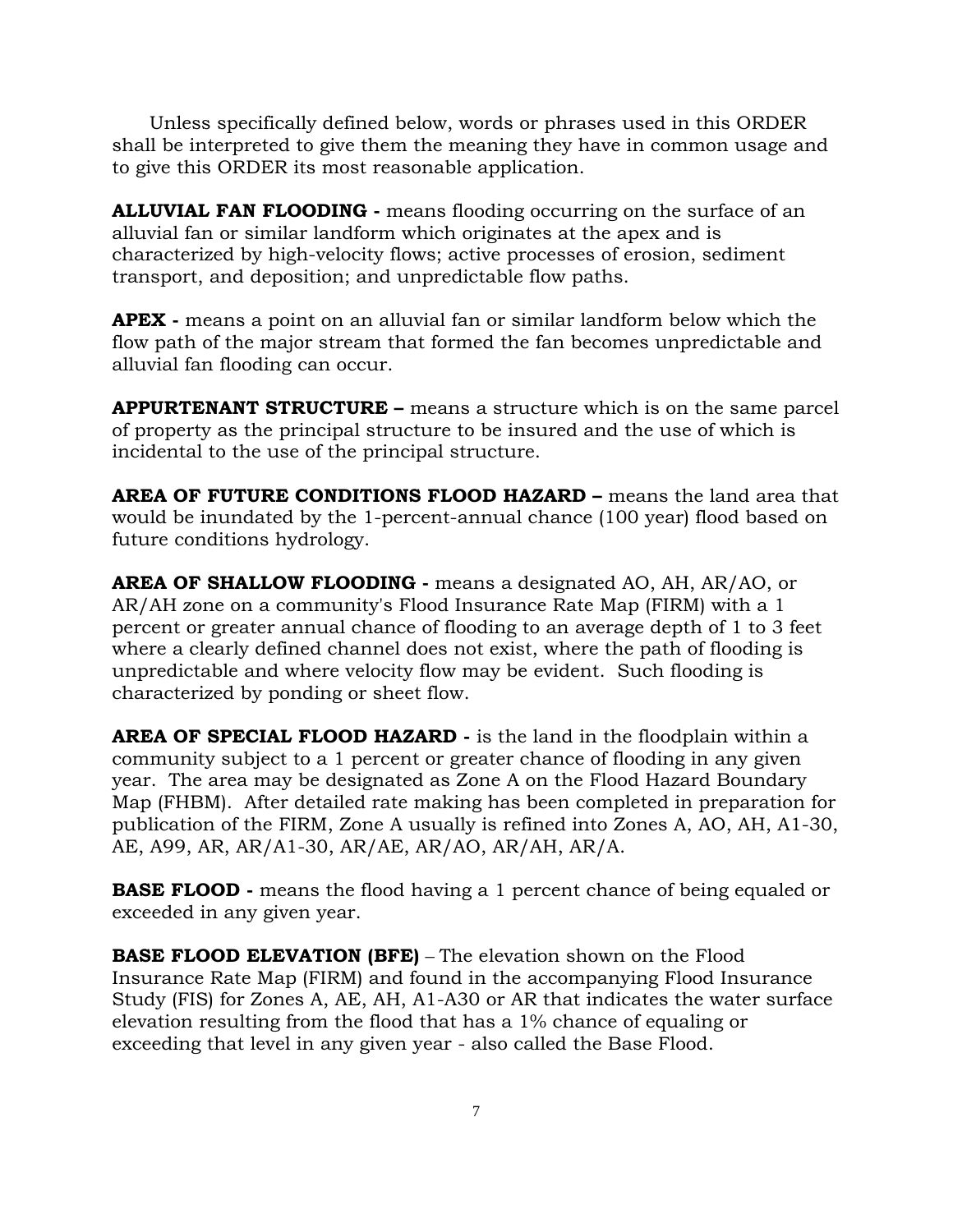**BASEMENT -** means any area of the building having its floor subgrade (below ground level) on all sides.

**BREAKAWAY WALL –** means a wall that is not part of the structural support of the building and is intended through its design and construction to collapse under specific lateral loading forces, without causing damage to the elevated portion of the building or supporting foundation system.

**CRITICAL FEATURE -** means an integral and readily identifiable part of a flood protection system, without which the flood protection provided by the entire system would be compromised.

**DEVELOPMENT -** means any man-made change to improved and unimproved real estate, including but not limited to buildings or other structures, mining, dredging, filling, grading, paving, excavation or drilling operations or storage of equipment or materials.

**ELEVATED BUILDING –** means, for insurance purposes, a non-basement building, which has its lowest elevated floor, raised above ground level by foundation walls, shear walls, posts, piers, pilings, or columns.

**EXISTING CONSTRUCTION -** means for the purposes of determining rates, structures for which the "start of construction" commenced before the effective date of the FIRM or before January 1, 1975, for FIRMs effective before that date. "Existing construction" may also be referred to as "existing structures."

**EXISTING MANUFACTURED HOME PARK OR SUBDIVISION -** means a manufactured home park or subdivision for which the construction of facilities for servicing the lots on which the manufactured homes are to be affixed (including, at a minimum, the installation of utilities, the construction of streets, and either final site grading or the pouring of concrete pads) is completed before the effective date of the floodplain management regulations adopted by a community.

**EXPANSION TO AN EXISTING MANUFACTURED HOME PARK OR SUBDIVISION -** means the preparation of additional sites by the construction of facilities for servicing the lots on which the manufactured homes are to be affixed (including the installation of utilities, the construction of streets, and either final site grading or the pouring of concrete pads).

**FLOOD OR FLOODING -** means a general and temporary condition of partial or complete inundation of normally dry land areas from:

1) The overflow of inland or tidal waters.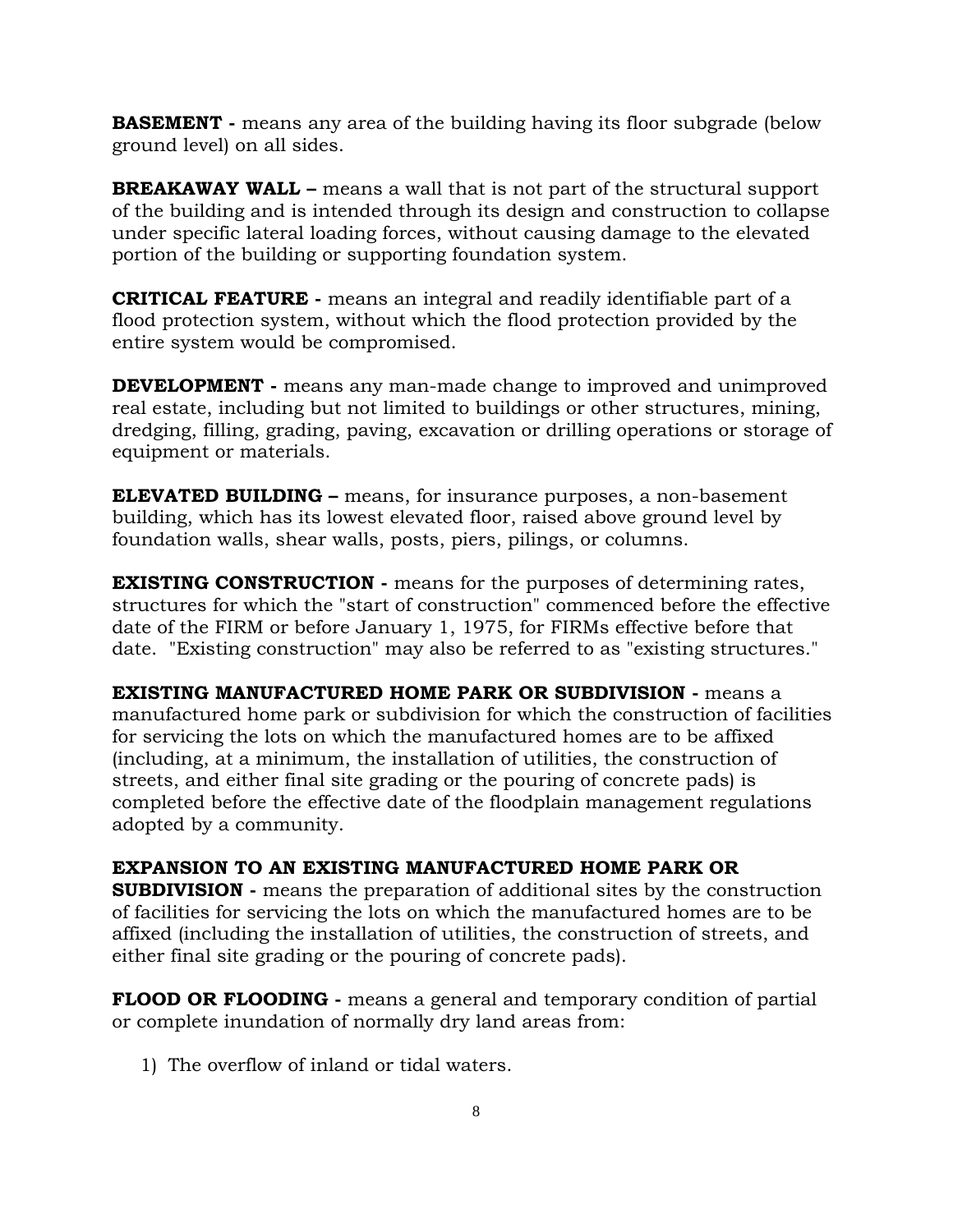2) The unusual and rapid accumulation or runoff of surface waters from any source.

**FLOOD ELEVATION STUDY –** means an examination, evaluation and determination of flood hazards and, if appropriate, corresponding water surface elevations, or an examination, evaluation and determination of mudslide (i.e., mudflow) and/or flood-related erosion hazards.

**FLOOD INSURANCE RATE MAP (FIRM) -** means an official map of a community, on which the Federal Emergency Management Agency has delineated both the special flood hazard areas and the risk premium zones applicable to the community.

# **FLOOD INSURANCE STUDY (FIS) –** see *Flood Elevation Study*

**FLOODPLAIN OR FLOOD-PRONE AREA -** means any land area susceptible to being inundated by water from any source (see definition of flooding).

**FLOODPLAIN MANAGEMENT -** means the operation of an overall program of corrective and preventive measures for reducing flood damage, including but not limited to emergency preparedness plans, flood control works and floodplain management regulations.

**FLOODPLAIN MANAGEMENT REGULATIONS -** means zoning ORDERS, subdivision regulations, building codes, health regulations, special purpose ORDERS (such as a floodplain ORDER, grading ORDER and erosion control ORDER) and other applications of police power. The term describes such state or local regulations, in any combination thereof, which provide standards for the purpose of flood damage prevention and reduction.

**FLOOD PROTECTION SYSTEM -** means those physical structural works for which funds have been authorized, appropriated, and expended and which have been constructed specifically to modify flooding in order to reduce the extent of the area within a community subject to a "special flood hazard" and the extent of the depths of associated flooding. Such a system typically includes hurricane tidal barriers, dams, reservoirs, levees or dikes. These specialized flood modifying works are those constructed in conformance with sound engineering standards.

**FLOOD PROOFING -** means any combination of structural and non-structural additions, changes, or adjustments to structures which reduce or eliminate flood damage to real estate or improved real property, water and sanitary facilities, structures and their contents.

**FLOODWAY –** see *Regulatory Floodway*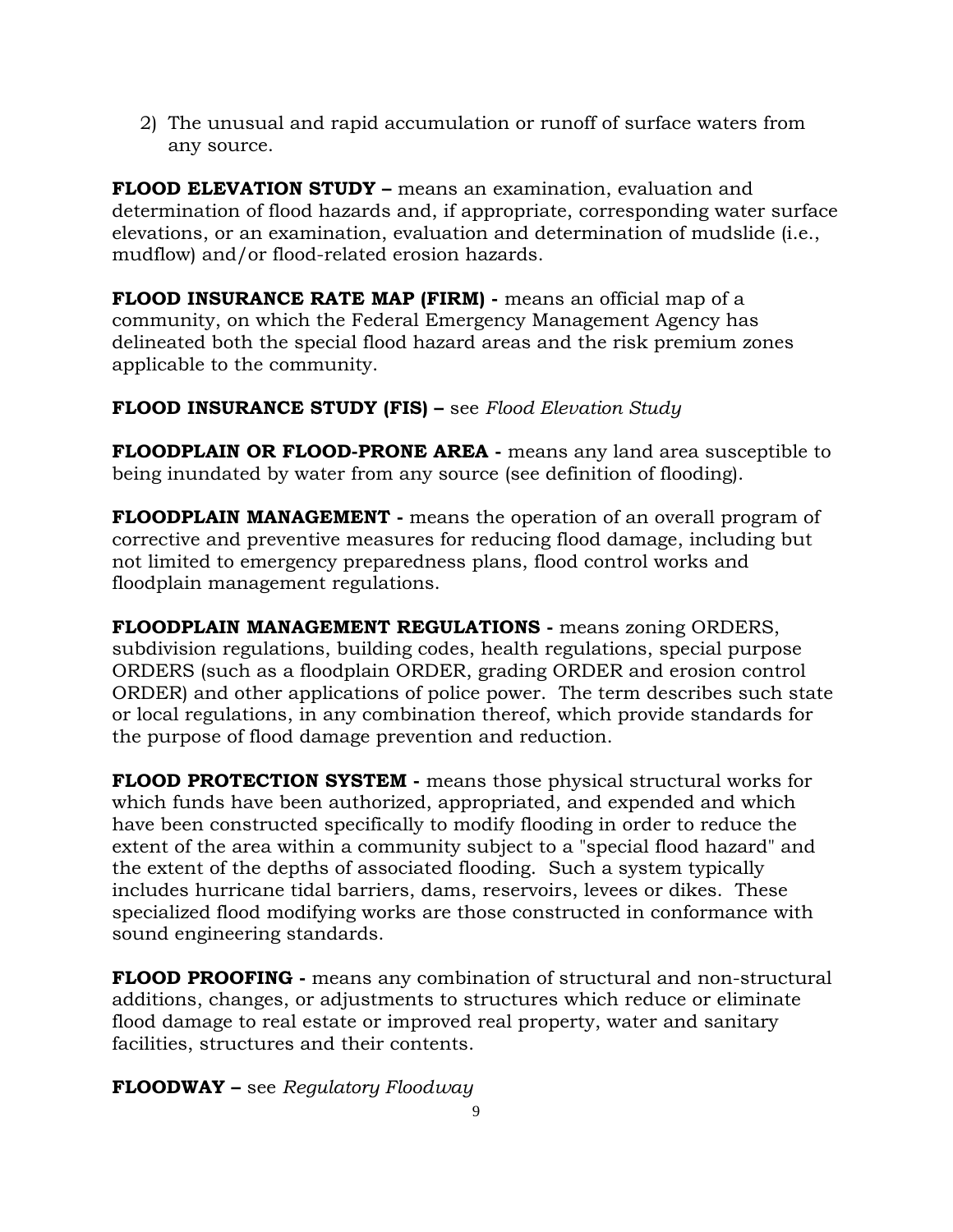**FUNCTIONALLY DEPENDENT USE -** means a use, which cannot perform its intended purpose unless it is located or carried out in close proximity to water. The term includes only docking facilities, port facilities that are necessary for the loading and unloading of cargo or passengers, and ship building and ship repair facilities, but does not include long-term storage or related manufacturing facilities.

**HIGHEST ADJACENT GRADE -** means the highest natural elevation of the ground surface prior to construction next to the proposed walls of a structure.

**HISTORIC STRUCTURE -** means any structure that is:

- 1) Listed individually in the National Register of Historic Places (a listing maintained by the Department of Interior) or preliminarily determined by the Secretary of the Interior as meeting the requirements for individual listing on the National Register;
- 2) Certified or preliminarily determined by the Secretary of the Interior as contributing to the historical significance of a registered historic district or a district preliminarily determined by the Secretary to qualify as a registered historic district;
- 3) Individually listed on a state inventory of historic places in states with historic preservation programs which have been approved by the Secretary of the Interior; or
- 4) Individually listed on a local inventory or historic places in communities with historic preservation programs that have been certified either:
	- a) By an approved state program as determined by the Secretary of the Interior or;
	- b) Directly by the Secretary of the Interior in states without approved programs.

**LEVEE -** means a man-made structure, usually an earthen embankment, designed and constructed in accordance with sound engineering practices to contain, control, or divert the flow of water so as to provide protection from temporary flooding.

**LEVEE SYSTEM -** means a flood protection system which consists of a levee, or levees, and associated structures, such as closure and drainage devices,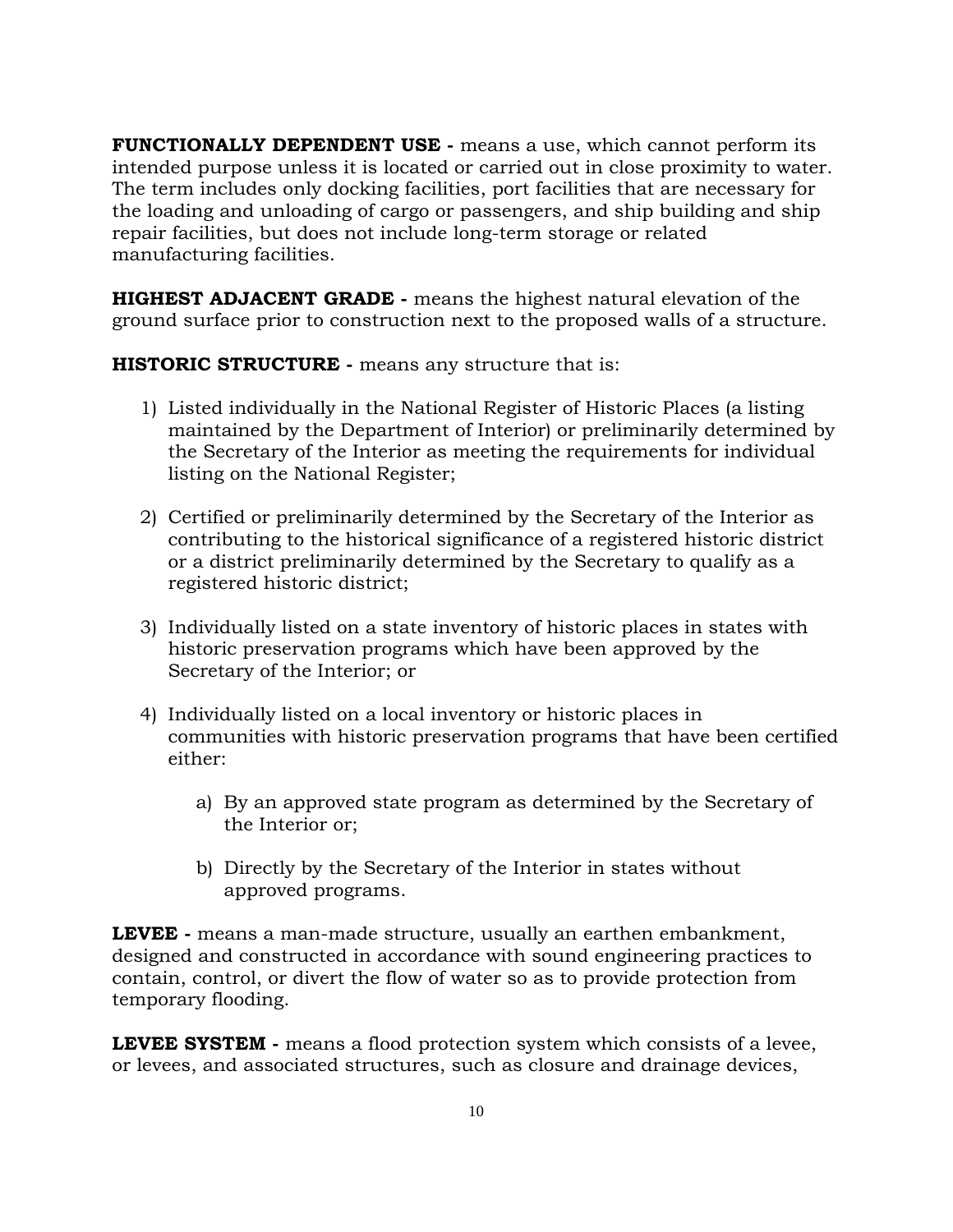which are constructed and operated in accordance with sound engineering practices.

**LOWEST FLOOR -** means the lowest floor of the lowest enclosed area (including basement). An unfinished or flood resistant enclosure, usable solely for parking or vehicles, building access or storage in an area other than a basement area is not considered a building's lowest floor; *provided* that such enclosure is not built so as to render the structure in violation of the applicable non-elevation design requirement of Section 60.3 of the National Flood Insurance Program regulations.

**MANUFACTURED HOME -** means a structure transportable in one or more sections, which is built on a permanent chassis and is designed for use with or without a permanent foundation when connected to the required utilities. The term "manufactured home" does not include a "recreational vehicle".

**MANUFACTURED HOME PARK OR SUBDIVISION -** means a parcel (or contiguous parcels) of land divided into two or more manufactured home lots for rent or sale.

**MEAN SEA LEVEL -** means, for purposes of the National Flood Insurance Program, the National Geodetic Vertical Datum (NGVD) of 1929 or other datum, to which base flood elevations shown on a community's Flood Insurance Rate Map are referenced.

**NEW CONSTRUCTION -** means, for the purpose of determining insurance rates, structures for which the "start of construction" commenced on or after the effective date of an initial FIRM or after December 31, 1974, whichever is later, and includes any subsequent improvements to such structures. For floodplain management purposes, "new construction" means structures for which the "start of construction" commenced on or after the effective date of a floodplain management regulation adopted by a community and includes any subsequent improvements to such structures.

**NEW MANUFACTURED HOME PARK OR SUBDIVISION -** means a manufactured home park or subdivision for which the construction of facilities for servicing the lots on which the manufactured homes are to be affixed (including at a minimum, the installation of utilities, the construction of streets, and either final site grading or the pouring of concrete pads) is completed on or after the effective date of floodplain management regulations adopted by a community.

# **RECREATIONAL VEHICLE -** means a vehicle which is

i. built on a single chassis;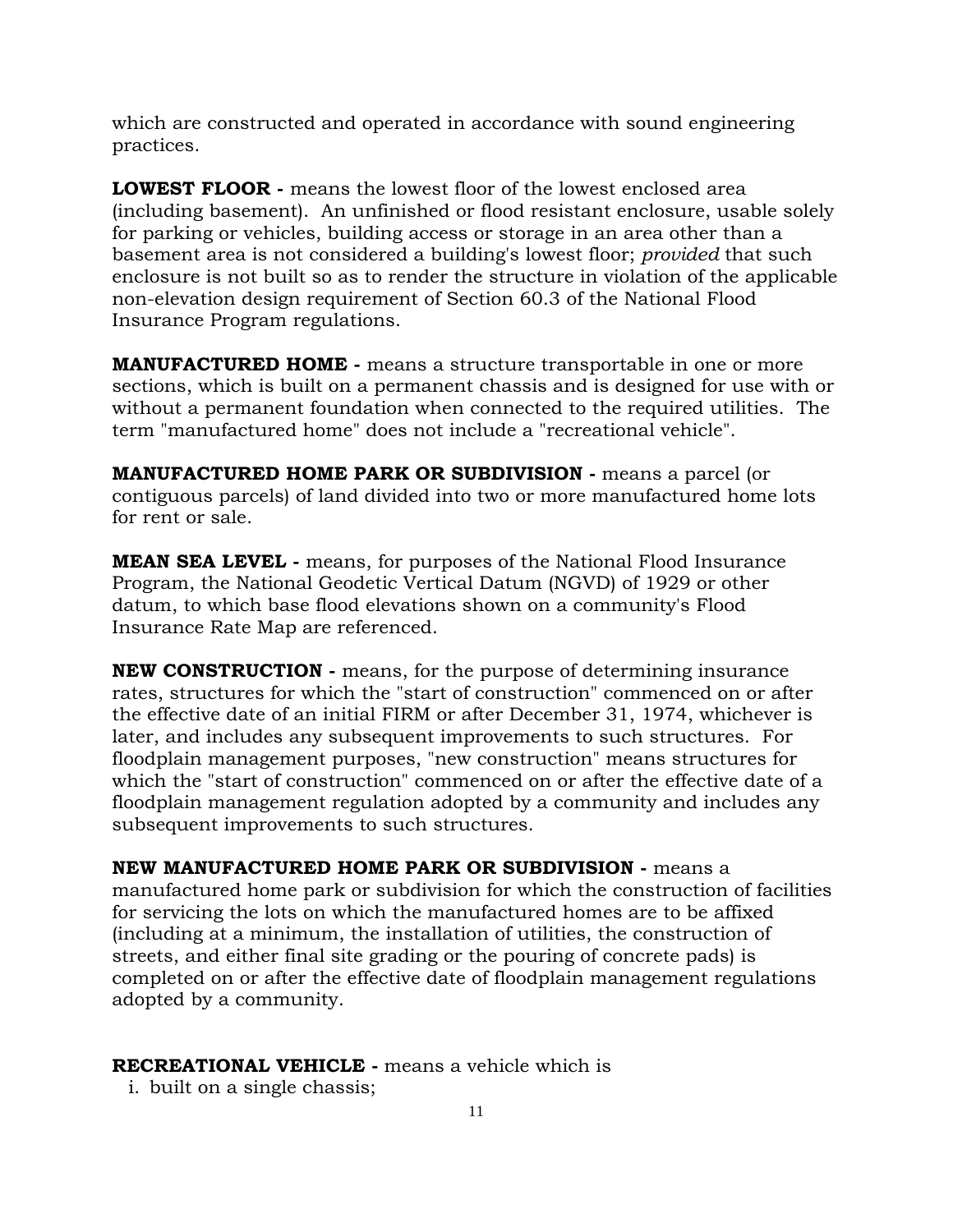- ii. 400 square feet or less when measured at the largest horizontal projections;
- iii. designed to be self-propelled or permanently towable by a light duty truck;
- iv. designed primarily not for use as a permanent dwelling but as temporary living quarters for recreational, camping, travel, or seasonal use.

**REGULATORY FLOODWAY -** means the channel of a river or other watercourse and the adjacent land areas that must be reserved in order to discharge the base flood without cumulatively increasing the water surface elevation more than a designated height.

**RIVERINE –** means relating to, formed by, or resembling a river (including tributaries), stream, brook, etc.

# **SPECIAL FLOOD HAZARD AREA –** see *Area of Special Flood Hazard*

**START OF CONSTRUCTION -** (for other than new construction or substantial improvements under the Coastal Barrier Resources Act (Pub. L. 97-348)), includes substantial improvement and means the date the building permit was issued, provided the actual start of construction, repair, reconstruction, rehabilitation, addition placement, or other improvement was within 180 days of the permit date. The actual start means either the first placement of permanent construction of a structure on a site, such as the pouring of slab or footings, the installation of piles, the construction of columns, or any work beyond the stage of excavation; or the placement of a manufactured home on a foundation. Permanent construction does not include land preparation, such as clearing, grading and filling; nor does it include the installation of streets and/or walkways; nor does it include excavation for basement, footings, piers or foundations or the erection of temporary forms; nor does it include the installation on the property of accessory buildings, such as garages or sheds not occupied as dwelling units or not part of the main structure. For a substantial improvement, the actual start of construction means the first alteration of any wall, ceiling, floor, or other structural part of a building, whether or not that alteration affects the external dimensions of the building.

**STRUCTURE –** means, for floodplain management purposes, a walled and roofed building, including a gas or liquid storage tank, that is principally above ground, as well as a manufactured home.

**SUBSTANTIAL DAMAGE -** means damage of any origin sustained by a structure whereby the cost of restoring the structure to its before damaged condition would equal or exceed 50 percent of the market value of the structure before the damage occurred.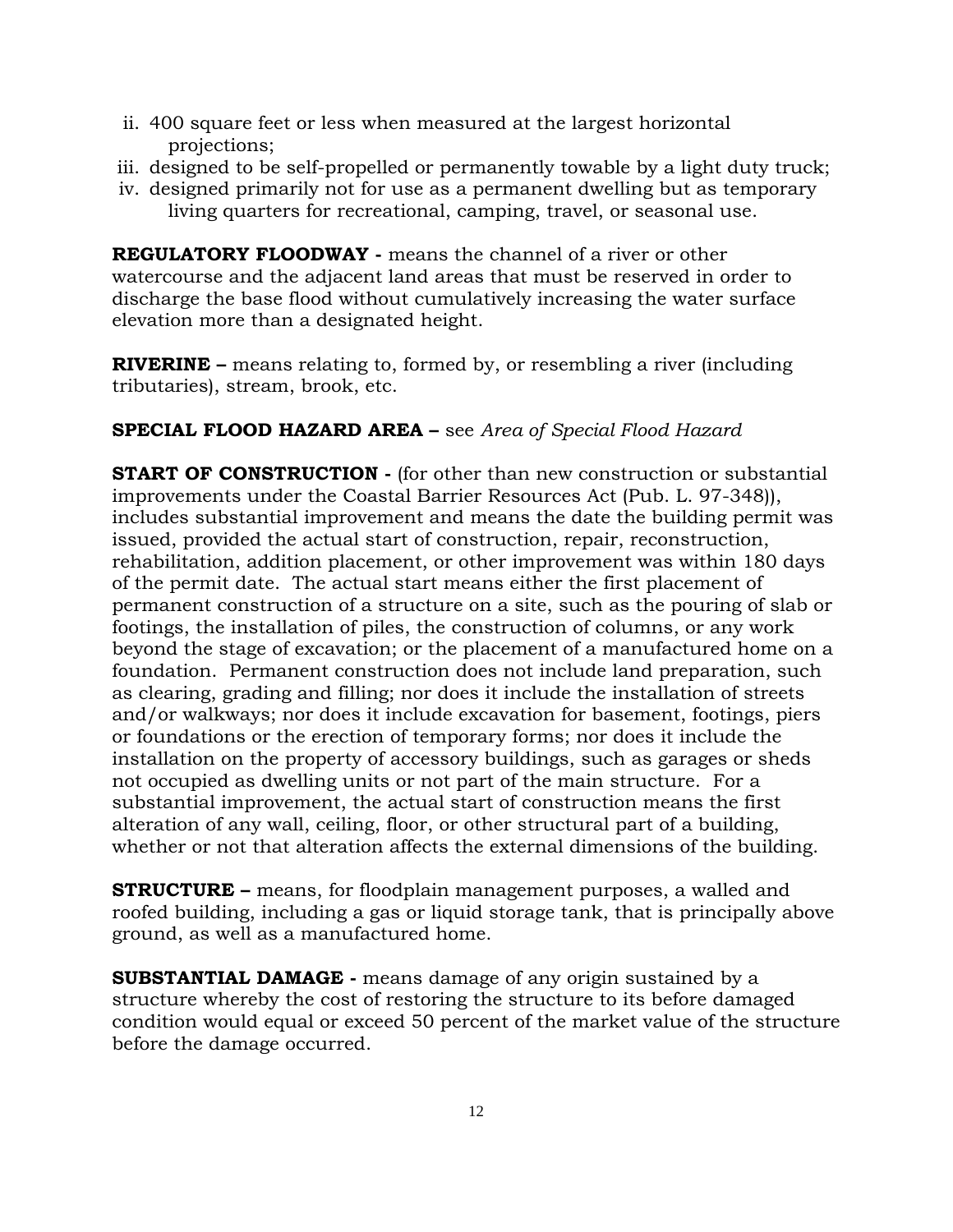**SUBSTANTIAL IMPROVEMENT -** means any reconstruction, rehabilitation, addition, or other improvement of a structure, the cost of which equals or exceeds 50 percent of the market value of the structure before "start of construction" of the improvement. This term includes structures which have incurred "substantial damage", regardless of the actual repair work performed. The term does not, however, include either:

- 1) Any project for improvement of a structure to correct existing violations of state or local health, sanitary, or safety code specifications which have been identified by the local code enforcement official and which are the minimum necessary to assure safe living conditions or
- 2) Any alteration of a "historic structure", provided that the alteration will not preclude the structure's continued designation as a "historic structure."

**VARIANCE –** means a grant of relief by a community from the terms of a floodplain management regulation. (For full requirements see Section 60.6 of the National Flood Insurance Program regulations.)

**VIOLATION -** means the failure of a structure or other development to be fully compliant with the community's floodplain management regulations. A structure or other development without the elevation certificate, other certifications, or other evidence of compliance required in Section 60.3(b)(5), (c)(4), (c)(10), (d)(3), (e)(2), (e)(4), or (e)(5) is presumed to be in violation until such time as that documentation is provided.

**WATER SURFACE ELEVATION -** means the height, in relation to the National Geodetic Vertical Datum (NGVD) of 1929 (or other datum, where specified), of floods of various magnitudes and frequencies in the floodplains of coastal or riverine areas.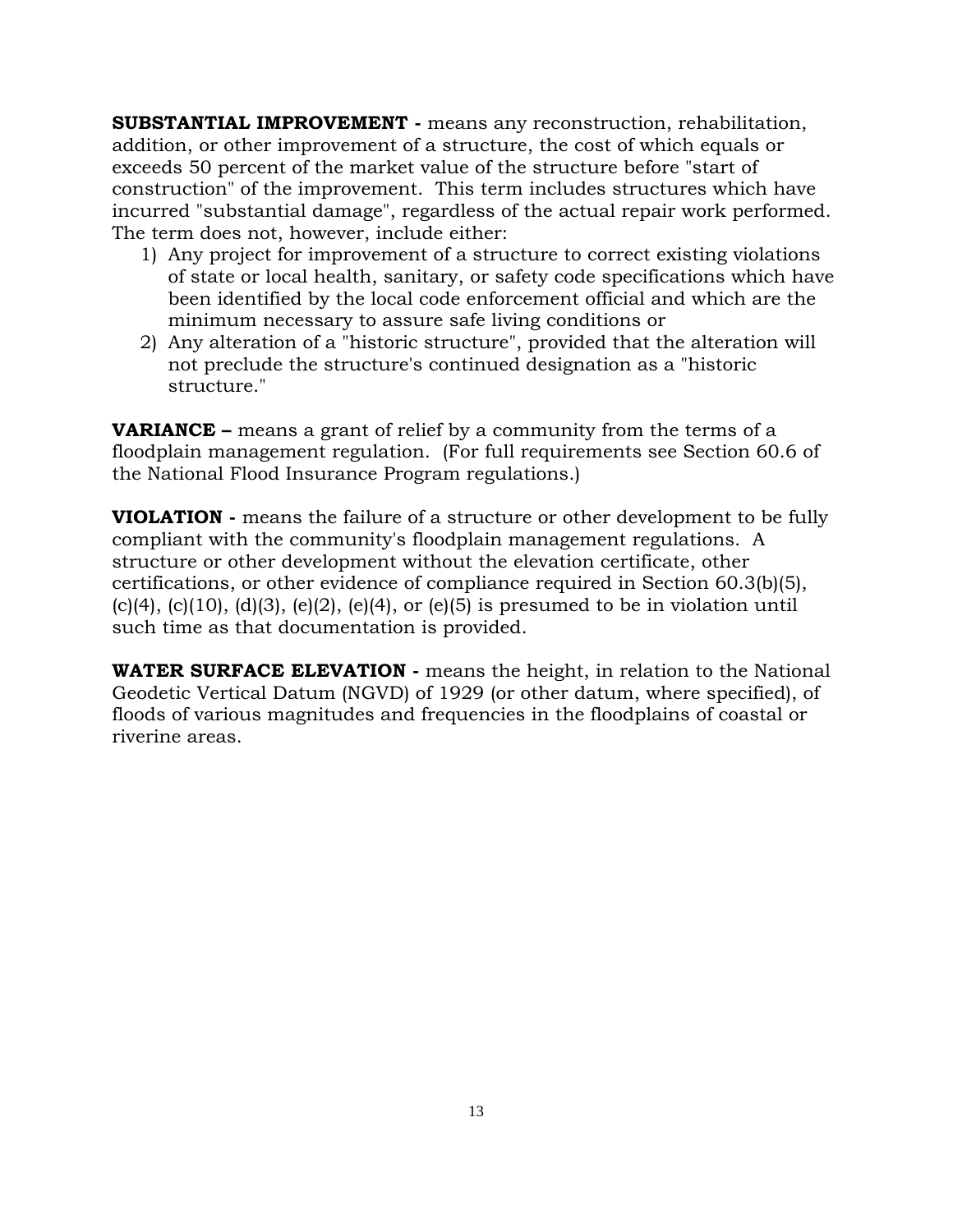#### **ARTICLE 3**

#### **GENERAL PROVISIONS**

## **SECTION A. LANDS TO WHICH THIS ORDER APPLIES**

The ORDER shall apply to all areas within the jurisdiction of Hardin County, Texas including but not limited to areas of Special Flood Hazard.

# **SECTION B. BASIS FOR ESTABLISHING THE AREAS OF SPECIAL FLOOD HAZARD**

The areas of special flood hazard identified by the Federal Emergency Management Agency in the current scientific and engineering report entitled, "The Flood Insurance Study (FIS) for Hardin County, Texas and Incorporated Areas," dated October 6, 2010 with accompanying Flood Insurance Rate Maps dated October 6, 2010, and any revisions thereto are hereby adopted by reference and declared to be a part of this ORDER.

#### **SECTION C. ESTABLISHMENT OF DEVELOPMENT PERMIT**

A Floodplain Development Permit shall be required to ensure conformance with the provisions of this ORDER.

## **SECTION D. COMPLIANCE**

No structure or land shall hereafter be located, altered, or have its use changed without full compliance with the terms of this ORDER and other applicable regulations.

#### **SECTION E. ABROGATION AND GREATER RESTRICTIONS**

This ORDER is not intended to repeal, abrogate, or impair any existing easements, covenants, or deed restrictions. However, where this ORDER and another ORDER, easement, covenant, or deed restriction conflict or overlap, whichever imposes the more stringent restrictions shall prevail.

## **SECTION F. INTERPRETATION**

In the interpretation and application of this ORDER, all provisions shall be;

- 1) considered as minimum requirements;
- 2) liberally construed in favor of the governing body; and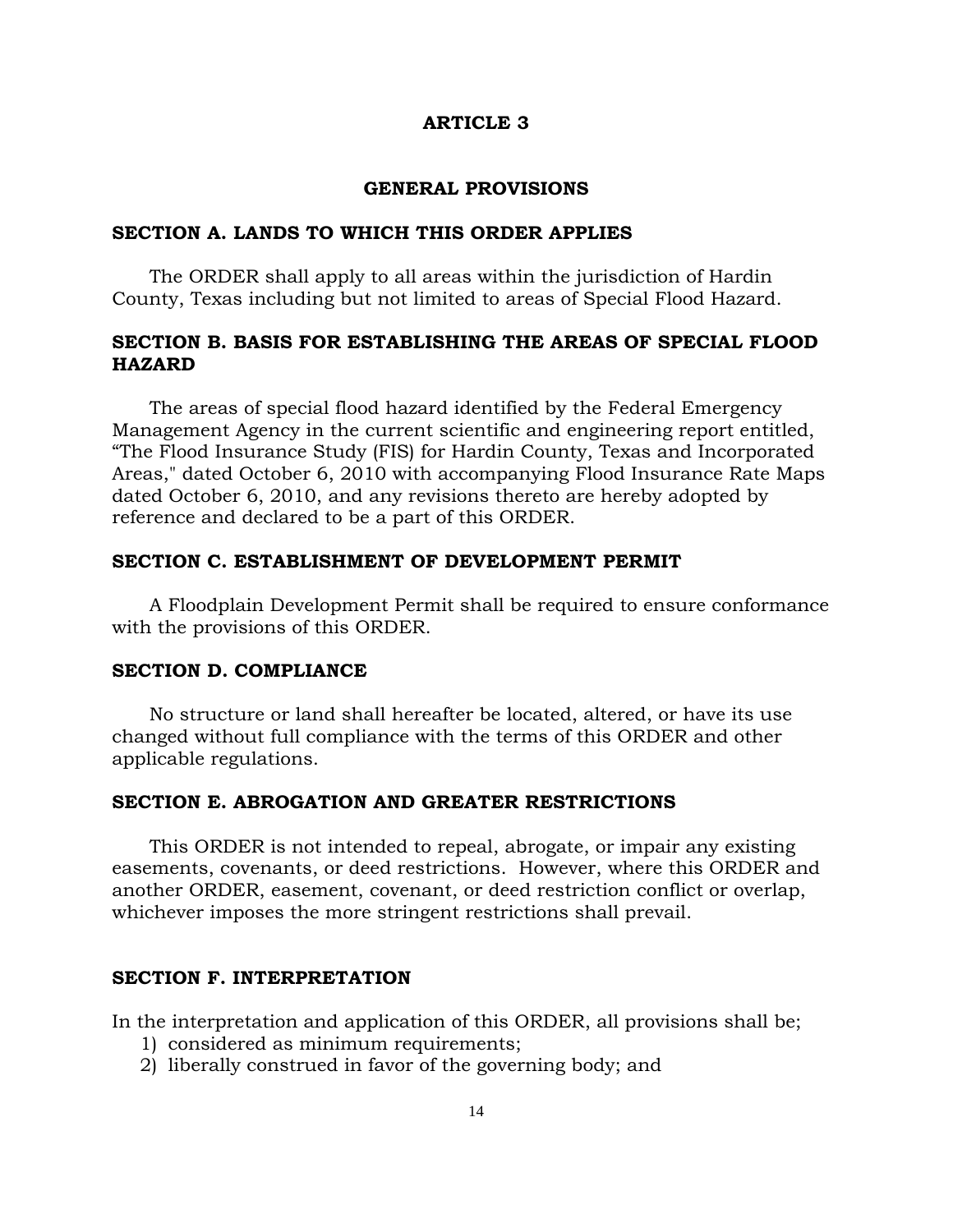3) deemed neither to limit nor repeal any other powers granted under State statutes.

# **SECTION G. WARNING AND DISCLAIMER OR LIABILITY**

The degree of flood protection required by this ORDER is considered reasonable for regulatory purposes and is based on scientific and engineering considerations. On rare occasions greater floods can and will occur and flood heights may be increased by man-made or natural causes. This ORDER does not imply that land outside the areas of special flood hazards or uses permitted within such areas will be free from flooding or flood damages.

This ORDER shall not create liability on the part of the community or any official or employee thereof for any flood damages that result from reliance on this ORDER or any administrative decision lawfully made hereunder.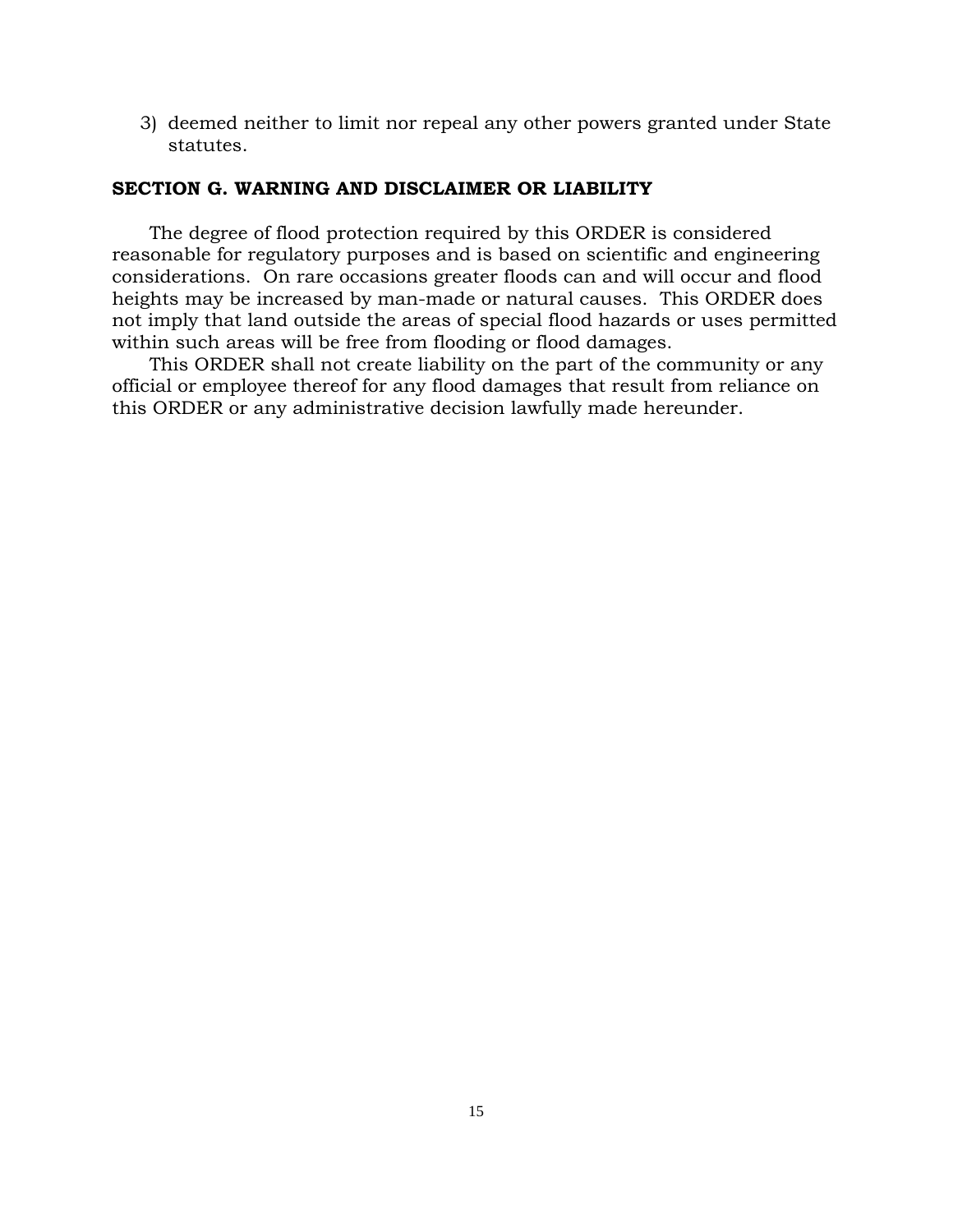## **ARTICLE 4**

#### **ADMINISTRATION**

## **SECTION A. DESIGNATION OF THE FLOODPLAIN ADMINISTRATOR**

The Floodplain Administrator is to administer and implement the provisions of this ORDER and other appropriate sections of 44 CFR (Emergency Management and Assistance - National Flood Insurance Program Regulations) pertaining to floodplain management.

# **SECTION B. DUTIES & RESPONSIBILITIES OF THE FLOODPLAIN ADMINISTRATOR**

Duties and responsibilities of the Floodplain Administrator shall include, but not be limited to, the following:

- 1) Maintain and hold open for public inspection all records pertaining to the provisions of this ORDER.
- 2) Reviews permit application to determine whether to ensure that the proposed building site project, including the placement of manufactured homes, will be reasonably safe from flooding.
- 3) Review, approve or deny all applications for development permits required by adoption of this ORDER.
- 4) Review permits for proposed development to assure that all necessary permits have been obtained from those Federal, State or local governmental agencies (including Section 404 of the Federal Water Pollution Control Act Amendments of 1972, 33 U.S.C. 1334) from which prior approval is required.
- 5) Where interpretation is needed as to the exact location of the boundaries of the areas of special flood hazards (for example, where there appears to be a conflict between a mapped boundary and actual field conditions) the Floodplain Administrator shall make the necessary interpretation.
- 6) Notify, in riverine situations, adjacent communities and the State Coordinating Agency which is the Texas Water Development Board (TWDB) and also the Texas Commission on Environmental Quality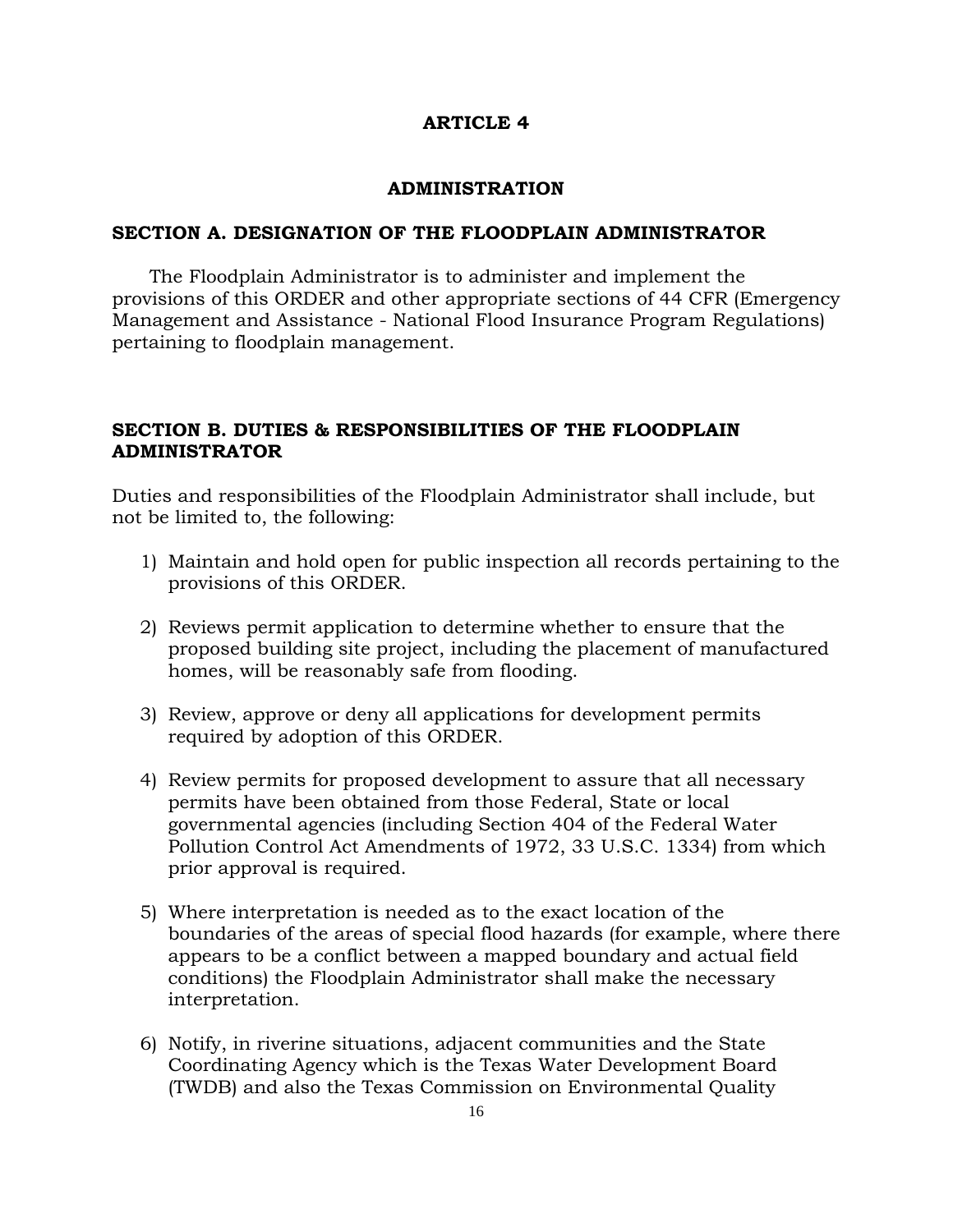(TCEQ), prior to any alteration or relocation of a watercourse, and submit evidence of such notification to the Federal Emergency Management Agency.

- 7) Assure that the flood carrying capacity within the altered or relocated portion of any watercourse is maintained.
- 8) When base flood elevation data has not been provided in accordance with Article 3, Section B, the Floodplain Administrator shall obtain, review and reasonably utilize any base flood elevation data and floodway data available from a Federal, State or other source, in order to administer the provisions of Article 5.
- 9) When a regulatory floodway has not been designated, the Floodplain Administrator must require that no new construction, substantial improvements, or other development (including fill) shall be permitted within Zones A1-30 and AE on the community's FIRM, unless it is demonstrated that the cumulative effect of the proposed development, when combined with all other existing and anticipated development, will not increase the water surface elevation of the base flood more than one foot at any point within the community.
- 10) Under the provisions of 44 CFR Chapter 1, Section 65.12, of the National Flood Insurance Program regulations, a community may approve certain development in Zones A1-30, AE, AH, on the community's FIRM which increases the water surface elevation of the base flood by more than 1 foot, provided that the community *first* completes all of the provisions required by Section 65.12.
- 11) Collect all fees established under this ORDER.

#### **SECTION C. PERMIT PROCEDURES**

- 1) Application for a Floodplain Development Permit shall be presented to the Floodplain Administrator on forms furnished by him/her and may include, but not be limited to, plans in duplicate drawn to scale showing the location, dimensions, and elevation of proposed landscape alterations, existing and proposed structures, including the placement of manufactured homes, and the location of the foregoing in relation to areas of special flood hazard. Additionally, the following information is required:
	- a) Elevation (in relation to mean sea level), of the lowest floor (including basement) of all new and substantially improved structures;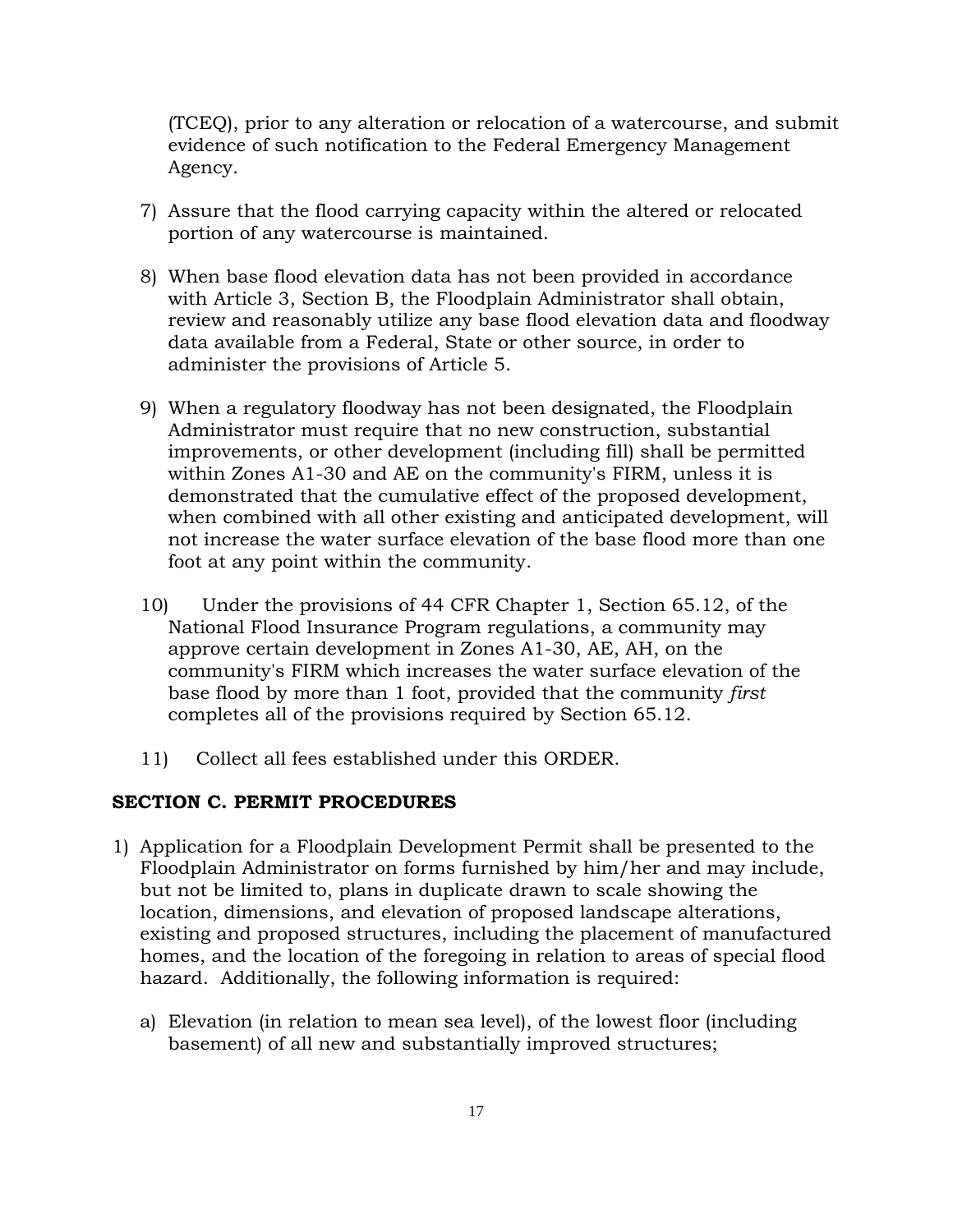- b) Elevation in relation to mean sea level to which any nonresidential structure shall be floodproofed;
- c) A certificate from a registered professional engineer or architect that the nonresidential floodproofed structure shall meet the floodproofing criteria of Article 5, Section B (2);
- d) A certificate from a registered professional engineer or surveyor establishing a BFE (base flood elevation) when the area in question is in an approximate A zone and no BFE has been established by the FIRM maps.
- e) Description of the extent to which any watercourse or natural drainage will be altered or relocated as a result of proposed development;
- f) Maintain a record of all such information in accordance with Article 4, Section  $(B)(1)$ ;
- 2) Approval or denial of a Floodplain Development Permit by the Floodplain Administrator shall be based on all of the provisions of this ORDER and the following relevant factors:
	- a) The danger to life and property due to flooding or erosion damage;
	- b) The susceptibility of the proposed facility and its contents to flood damage and the effect of such damage on the individual owner;
	- c) The danger that materials may be swept onto other lands to the injury of others;
	- d) The compatibility of the proposed use with existing and anticipated development;
	- e) The safety of access to the property in times of flood for ordinary and emergency vehicles;
	- f) The costs of providing governmental services during and after flood conditions including maintenance and repair of streets and bridges, and public utilities and facilities such as sewer, gas, electrical and water systems;
	- g) The expected heights, velocity, duration, rate of rise and sediment transport of the floodwaters and the effects of wave action, if applicable, expected at the site;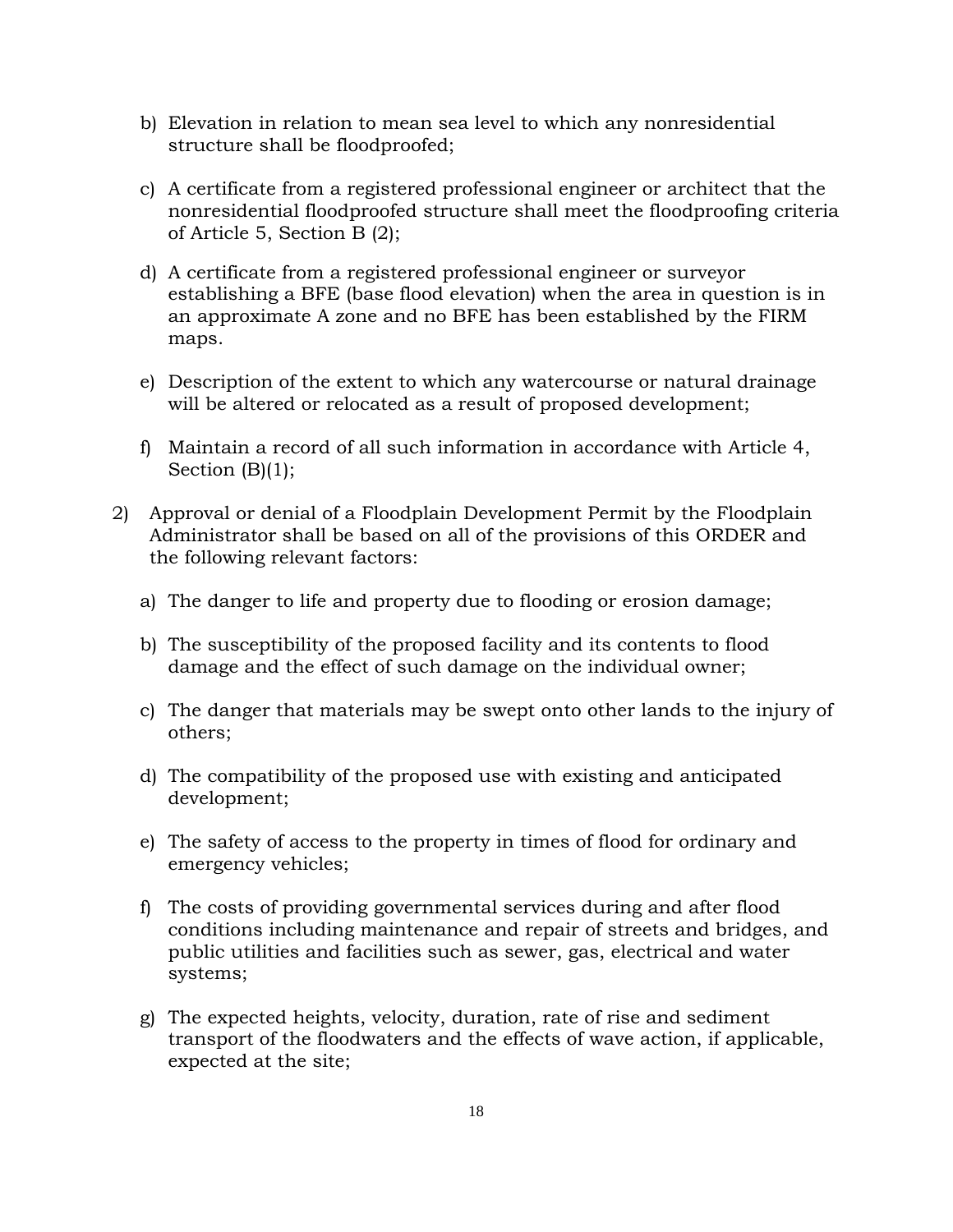- h) The necessity to the facility of a waterfront location, where applicable;
- i) The availability of alternative locations, not subject to flooding or erosion damage, for the proposed use.
- j) The relationship of the proposed use to the comprehensive plan for that area.

3) The Commissioners' Court, having authority to establish fees commensurate with the service rendered by the Floodplain Administration, does hereby establish and put into effect the following permit fees:

| <b>Electrical Service Permit</b>                                 | \$25.00                          |
|------------------------------------------------------------------|----------------------------------|
| Manufactured Home Placement Permit \$75.00 per home, \$50.00 for |                                  |
|                                                                  | additional inspection            |
| <b>Floodplain Development Permit</b>                             | $$50.00$ first 1,000 square feet |
|                                                                  | \$25.00 per each additional      |
|                                                                  | 100 square feet.                 |

All new construction and substantial improvements must be permitted. Permit may be waived on non-residential outbuildings depending on intended use of proposed structure.

# **Non-Floodplain Development Permit** \$50.00 first 1,000 square feet

\$25.00 per each additional 100 square feet.

All new construction and substantial improvements must be permitted. Permit may be waived on non-residential outbuildings depending on intended use of proposed structure.

## **Culvert Permit**

| County Installed          | \$30.00 per each culvert            |
|---------------------------|-------------------------------------|
|                           | Customer furnishes culvert to       |
|                           | County specifications               |
|                           | \$250.00 installation fee per each  |
|                           | additional culvert on same property |
| <b>Subdivision Permit</b> | \$500.00 minimum or \$10.00 per lot |

This fee schedule becomes effective immediately.

If a required permit is not obtained before a project begins, the fee amount for that permit shall double.

#### **SECTION D. VARIANCE PROCEDURES**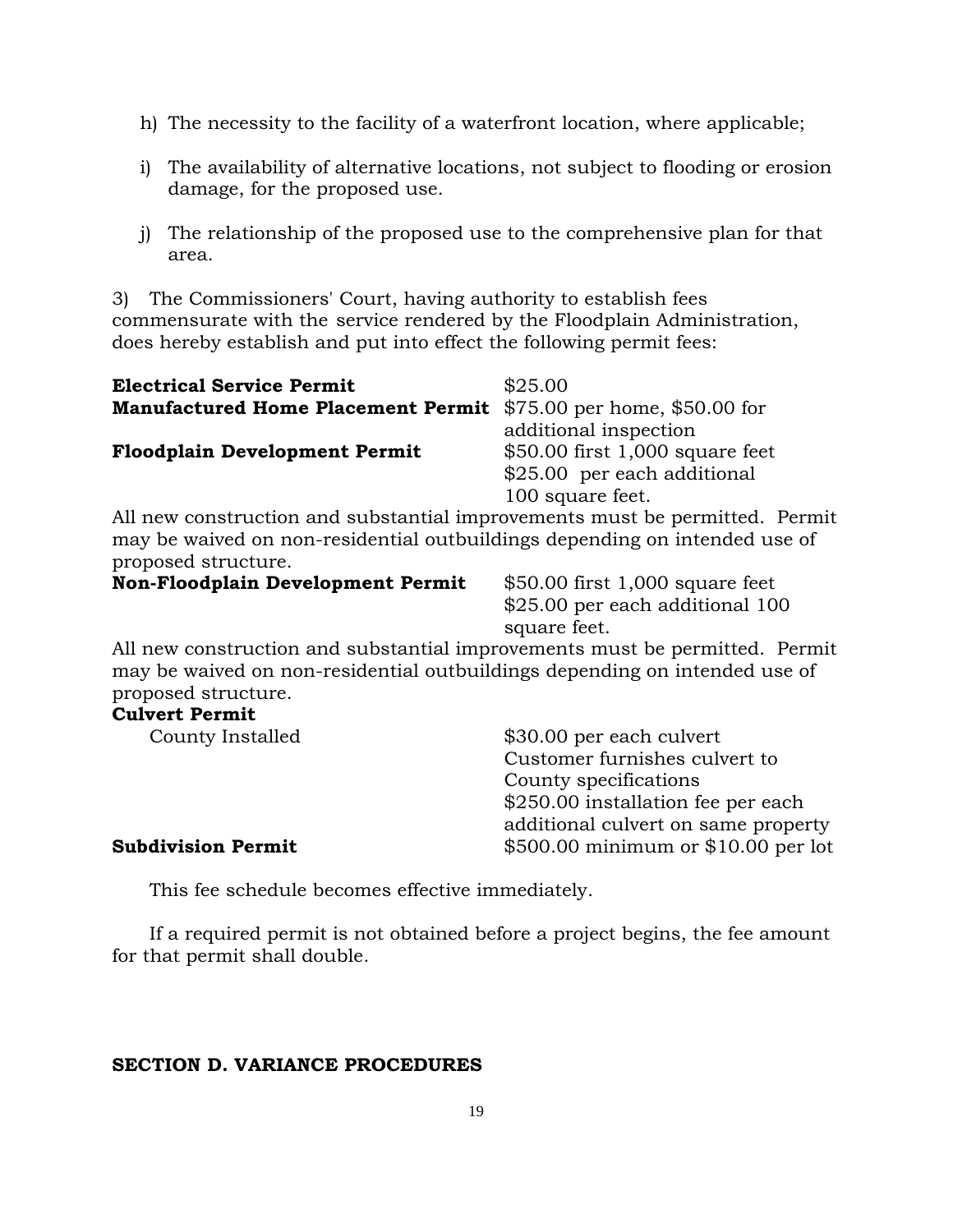- 1) The Commissioner's Court shall hear and render judgment on requests for variances from the requirements of this ORDER.
- 2) The Commissioner's Court shall hear and render judgment on an appeal only when it is alleged there is an error in any requirement, decision, or determination made by the Floodplain Administrator in the enforcement or administration of this ORDER.
- 3) Any person or persons aggrieved by the decision of the Commissioner's Court may appeal such decision in the courts of competent jurisdiction.
- 4) The Floodplain Administrator shall maintain a record of all actions involving an appeal and shall report variances to the Federal Emergency Management Agency upon request.
- 5) Variances may be issued for the reconstruction, rehabilitation or restoration of structures listed on the National Register of Historic Places or the State Inventory of Historic Places, without regard to the procedures set forth in the remainder of this ORDER.
- 6) Variances may be issued for new construction and substantial improvements to be erected on a lot of 1/2 acre or less in size contiguous to and surrounded by lots with existing structures constructed below the base flood level, providing the relevant factors in Section C (2) of this Article have been fully considered. As the lot size increases beyond the 1/2 half acre, the technical justification required for issuing the variance increases.
- 7) Upon consideration of the factors noted above and the intent of this ORDER, the Commissioner's Court may attach such conditions to the granting of variances as it deems necessary to further the purpose and objectives of this ORDER (Article 1, Section C).
- 8) Variances shall not be issued within any designated floodway if any increase in flood levels during the base flood discharge would result.
- 9) Variances may be issued for the repair or rehabilitation of historic structures upon a determination that the proposed repair or rehabilitation will not preclude the structure's continued designation as a historic structure and the variance is the minimum necessary to preserve the historic character and design of the structure.
- 10) Prerequisites for granting variances: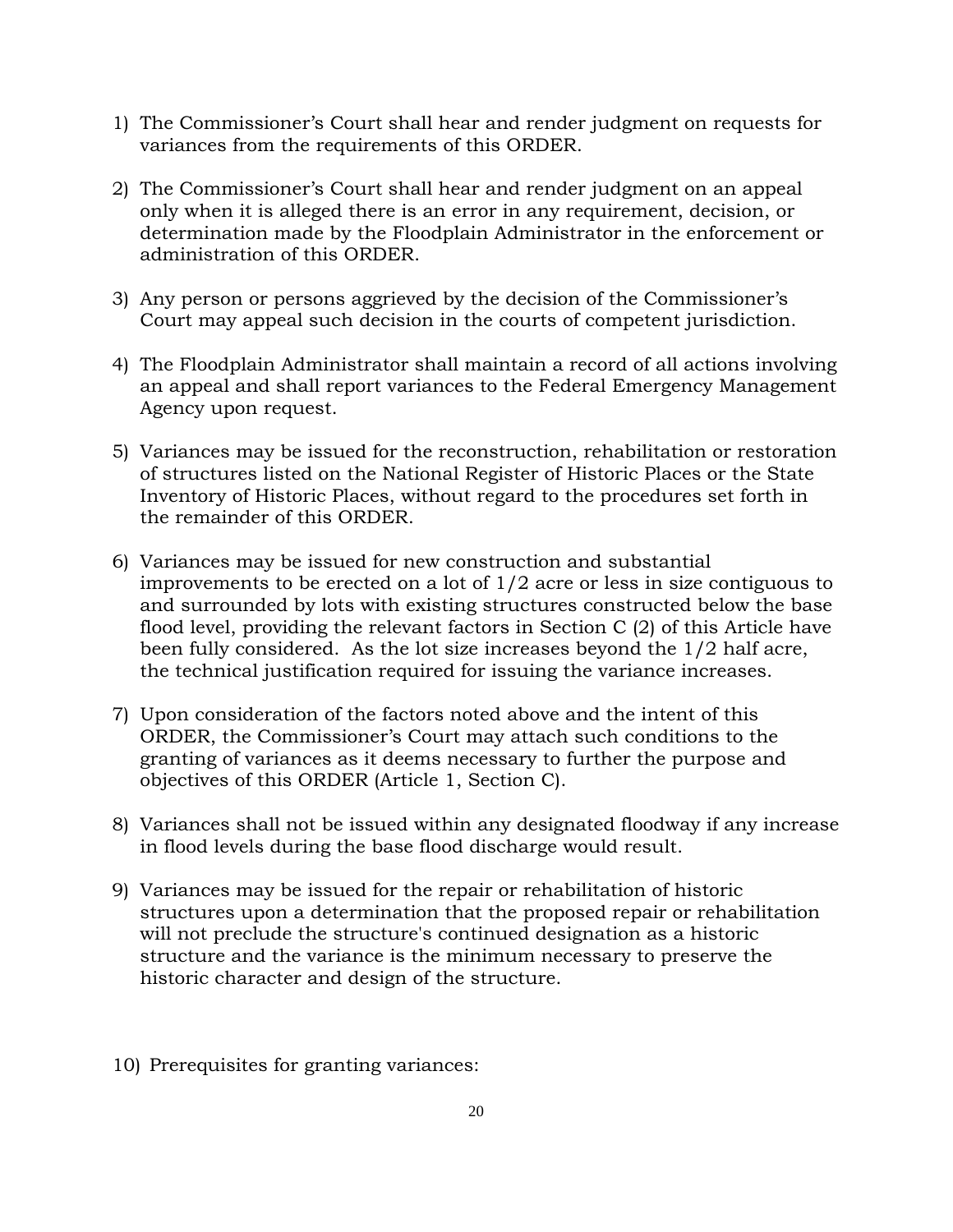- a) Variances shall only be issued upon a determination that the variance is the minimum necessary, considering the flood hazard, to afford relief.
- b) Variances shall only be issued upon: (i) showing a good and sufficient cause; (ii) a determination that failure to grant the variance would result in exceptional hardship to the applicant, and (iii) a determination that the granting of a variance will not result in increased flood heights, additional threats to public safety, extraordinary public expense, create nuisances, cause fraud on or victimization of the public, or conflict with existing local laws or ORDERS.
- c) Any application to which a variance is granted shall be given written notice that the structure will be permitted to be built with the lowest floor elevation below the base flood elevation, and that the cost of flood insurance will be commensurate with the increased risk resulting from the reduced lowest floor elevation.
- 11) Variances may be issued by a community for new construction and substantial improvements and for other development necessary for the conduct of a functionally dependent use provided that (i) the criteria outlined in Article 4, Section D (1)-(9) are met, and (ii) the structure or other development is protected by methods that minimize flood damages during the base flood and create no additional threats to public safety.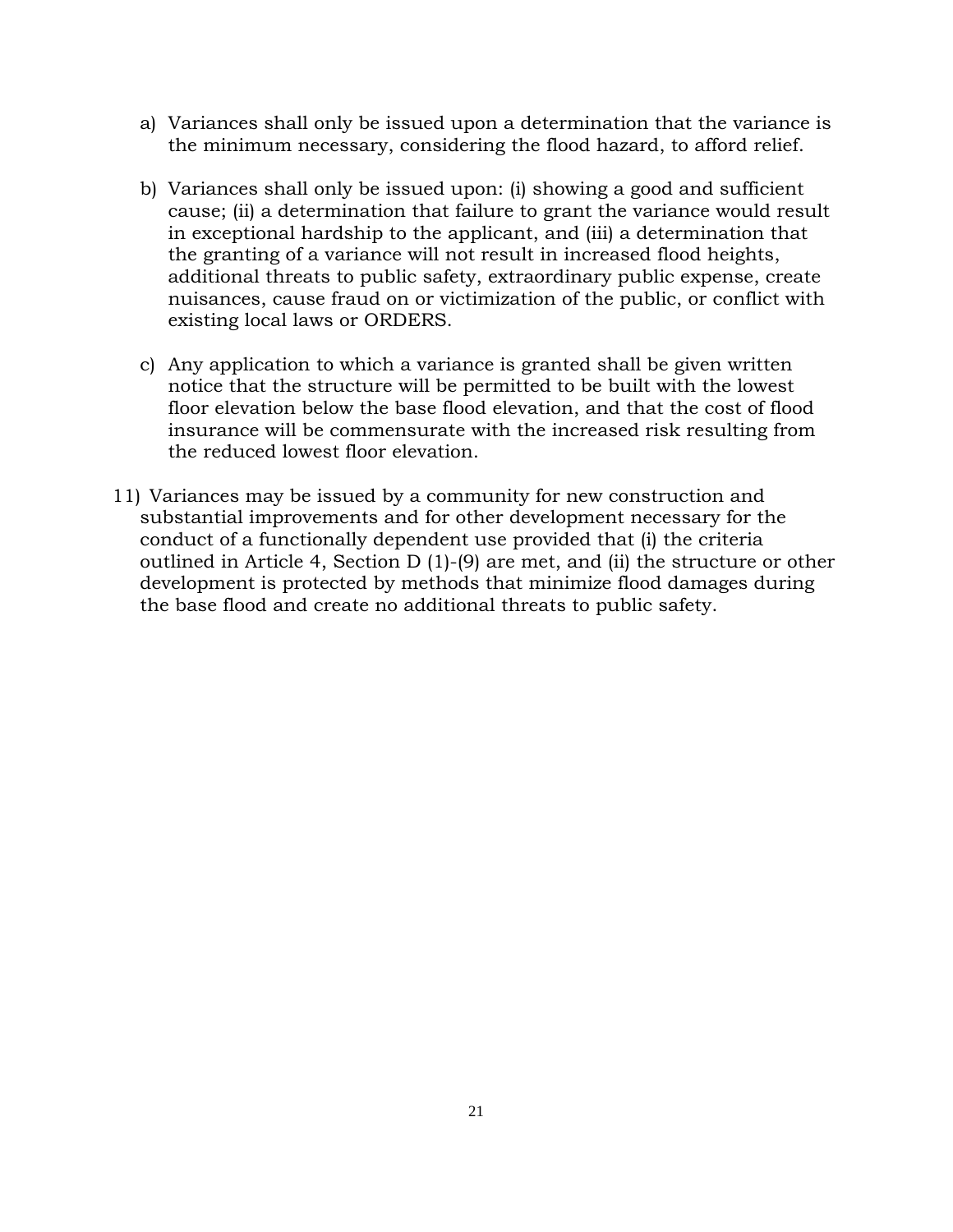# **ARTICLE 5**

# **PROVISIONS FOR FLOOD HAZARD REDUCTION**

## **SECTION A. GENERAL STANDARDS**

In all areas of special flood hazards the following provisions are required for all new construction and substantial improvements:

- 1) All new construction or substantial improvements shall be designed (or modified) and adequately anchored to prevent flotation, collapse or lateral movement of the structure resulting from hydrodynamic and hydrostatic loads, including the effects of buoyancy;
- 2) All new construction or substantial improvements shall be constructed by methods and practices that minimize flood damage;
- 3) All new construction or substantial improvements shall be constructed with materials resistant to flood damage;
- 4) All new construction or substantial improvements shall be constructed with electrical, heating, ventilation, plumbing, and air conditioning equipment and other service facilities that are designed and/or located so as to prevent water from entering or accumulating within the components during conditions of flooding;
- 5) All new and replacement water supply systems shall be designed to minimize or eliminate infiltration of flood waters into the system;
- 6) New and replacement sanitary sewage systems shall be designed to minimize or eliminate infiltration of flood waters into the system and discharge from the systems into flood waters; and,
- 7) On-site waste disposal systems shall be located to avoid impairment to them or contamination from them during flooding.

## **SECTION B. SPECIFIC STANDARDS**

In all areas of special flood hazards where base flood elevation data has been provided as set forth in (i) Article 3, Section B, (ii) Article 4, Section B (8), or (iii) Article 5, Section C (3), the following provisions are required:

1) **Residential Construction -** new construction and substantial improvement of any residential structure shall have the lowest floor (including basement),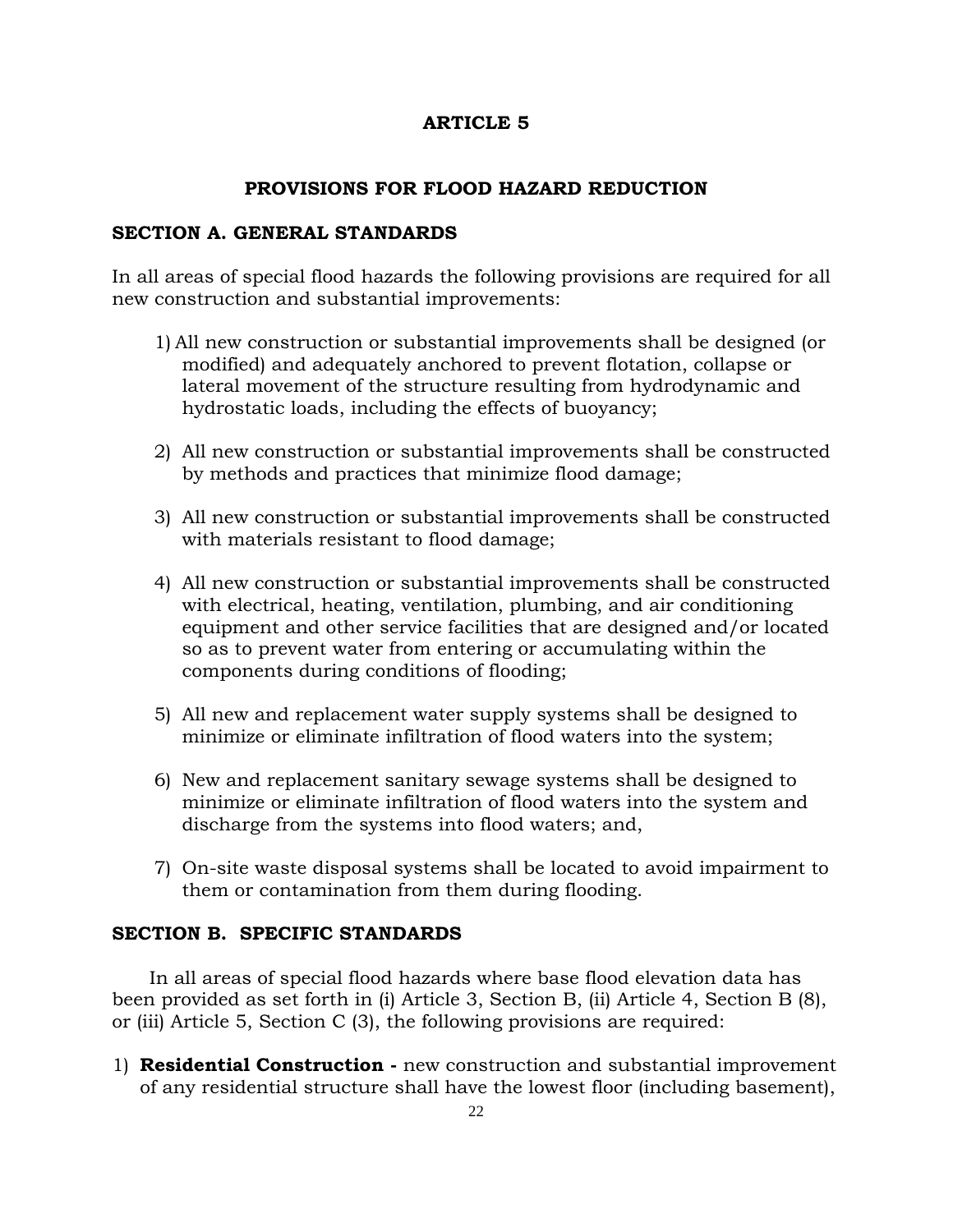elevated to or above the base flood elevation plus a 12'' free board. A registered professional engineer, architect, or land surveyor shall submit a certification to the Floodplain Administrator that the standard of this subsection as proposed in Article 4, Section C (1) a., is satisfied.

- 2) **Nonresidential Construction -** new construction and substantial improvements of any commercial, industrial or other nonresidential structure shall either have the lowest floor (including basement) elevated to or above the base flood elevation plus a 12" free board or together with attendant utility and sanitary facilities, be designed so that below the base flood level the structure is watertight with walls substantially impermeable to the passage of water and with structural components having the capability of resisting hydrostatic and hydrodynamic loads and effects of buoyancy. A registered professional engineer or architect shall develop and/or review structural design, specifications, and plans for the construction, and shall certify that the design and methods of construction are in accordance with accepted standards of practice as outlined in this subsection. A record of such certification which includes the specific elevation (in relation to mean sea level) to which such structures are floodproofed shall be maintained by the Floodplain Administrator.
- 3) **Enclosures -** new construction and substantial improvements, with fully enclosed areas below the lowest floor that are usable solely for parking of vehicles, building access or storage in an area other than a basement and which are subject to flooding shall be designed to automatically equalize hydrostatic flood forces on exterior walls by allowing for the entry and exit of floodwaters. Designs for meeting this requirement must either be certified by a registered professional engineer or architect or meet or exceed the following minimum criteria:
	- (a) A minimum of two openings on separate walls having a total net area of not less than one square inch for every square foot of enclosed area subject to flooding shall be provided.
	- (b) The bottom of all openings shall be no higher than 1 foot above grade.
	- (c) Openings may be equipped with screens, louvers, valves, or other coverings or devices provided that they permit the automatic entry and exit of floodwaters.
- 4) **Manufactured Homes -**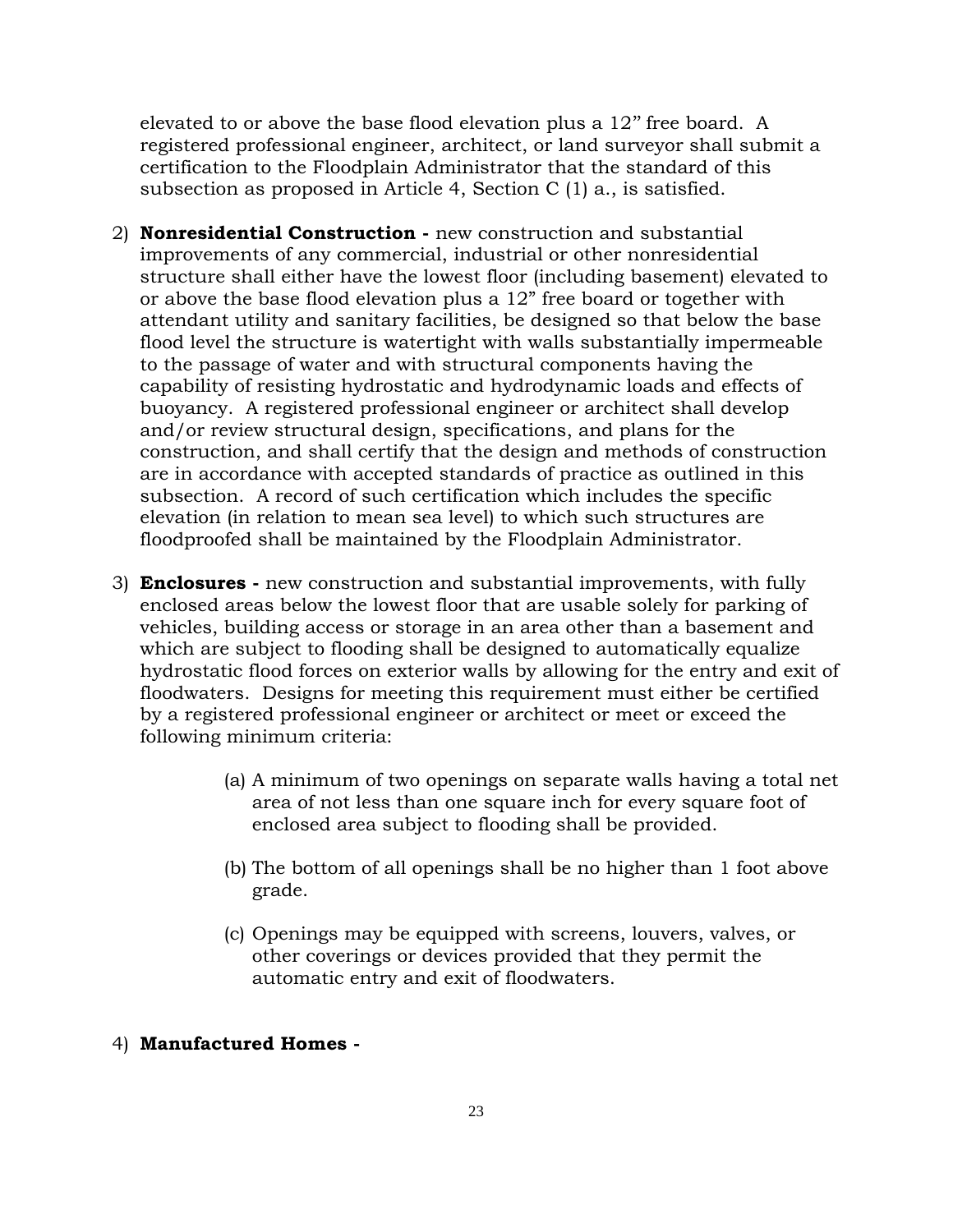- (a) Require that all manufactured homes to be placed within Zone A on a community's FHBM or FIRM shall be installed using methods and practices which minimize flood damage. For the purposes of this requirement, manufactured homes must be elevated and anchored to resist flotation, collapse, or lateral movement. Methods of anchoring may include, but are not limited to, use of over-the-top or frame ties to ground anchors. This requirement is in addition to applicable State and local anchoring requirements for resisting wind forces.
- (b) Require that manufactured homes that are placed or substantially improved within Zones A1-30, AH, and AE on the community's FIRM on sites (i) outside of a manufactured home park or subdivision, (ii) in a new manufactured home park or subdivision, (iii) in an expansion to an existing manufactured home park or subdivision, or (iv) in an existing manufactured home park or subdivision on which a manufactured home has incurred "substantial damage" as a result of a flood, be elevated on a permanent foundation such that the lowest floor of the manufactured home is elevated to or above the base flood elevation and be securely anchored to an adequately anchored foundation system to resist flotation, collapse, and lateral movement.
- (c) Require that manufactured homes be placed or substantially improved on sites in an existing manufactured home park or subdivision with Zones A1-30, AH and AE on the community's FIRM that are not subject to the provisions of paragraph (4) of this section be elevated so that either:
	- (i) the lowest floor of the manufactured home is at or above the base flood elevation, or
	- (ii) the manufactured home chassis is supported by reinforced piers or other foundation elements of at least equivalent strength that are no less than 36 inches in height above grade and be securely anchored to an adequately anchored foundation system to resist flotation, collapse, and lateral movement.
- 5) **Recreational Vehicles -** Require that recreational vehicles placed on sites within Zones A1-30, AH, and AE on the community's FIRM either (i) be on the site for fewer than 180 consecutive days, or (ii) be fully licensed and ready for highway use, or (iii) meet the permit requirements of Article 4, Section C (1), and the elevation and anchoring requirements for "manufactured homes" in paragraph (4) of this section. A recreational vehicle is ready for highway use if it is on its wheels or jacking system, is attached to the site only by quick disconnect type utilities and security devices, and has no permanently attached additions.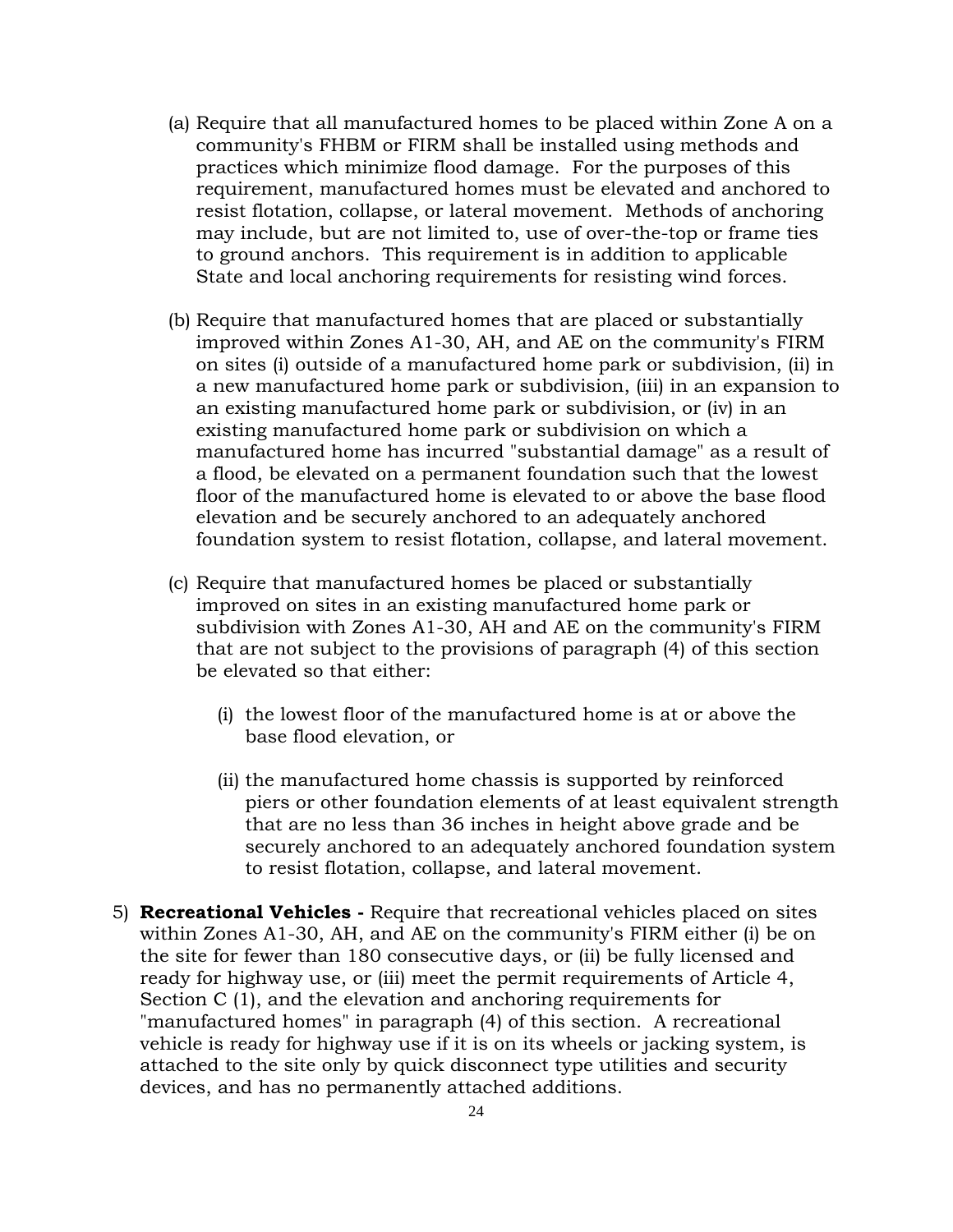## **SECTION C. STANDARDS FOR SUBDIVISION PROPOSALS**

- 1) All subdivision proposals including the placement of manufactured home parks and subdivisions shall be consistent with Article 1, Sections B, C, and D of this ORDER.
- 2) All proposals for the development of subdivisions including the placement of manufactured home parks and subdivisions shall meet Floodplain Development Permit requirements of Article 3, Section C; Article 4, Section C; and the provisions of Article 5 of this ORDER.
- 3) Base flood elevation data shall be generated for subdivision proposals and other proposed development including the placement of manufactured home parks and subdivisions which is greater than 50 lots or 5 acres, whichever is lesser, if not otherwise provided pursuant to Article 3, Section B or Article 4, Section B (8) of this ORDER.
- 4) All subdivision proposals including the placement of manufactured home parks and subdivisions shall have adequate drainage provided to reduce exposure to flood hazards.
- 5) All subdivision proposals including the placement of manufactured home parks and subdivisions shall have public utilities and facilities such as sewer, gas, electrical and water systems located and constructed to minimize or eliminate flood damage.
- 6) The developer, builder, seller or agent shall inform in writing, each prospective buyer of subdivision lots located in flood hazard areas that such property is in an identified flood hazard area and that a development permit will be required before a structure can be placed on the property.

# **SECTION D. STANDARDS FOR AREAS OF SHALLOW FLOODING (AO/AH ZONES)**

Located within the areas of special flood hazard established in Article 3, Section B, are areas designated as shallow flooding. These areas have special flood hazards associated with flood depths of 1 to 3 feet where a clearly defined channel does not exist, where the path of flooding is unpredictable, and where velocity flow may be evident. Such flooding is characterized by ponding or sheet flow; therefore, the following provisions apply: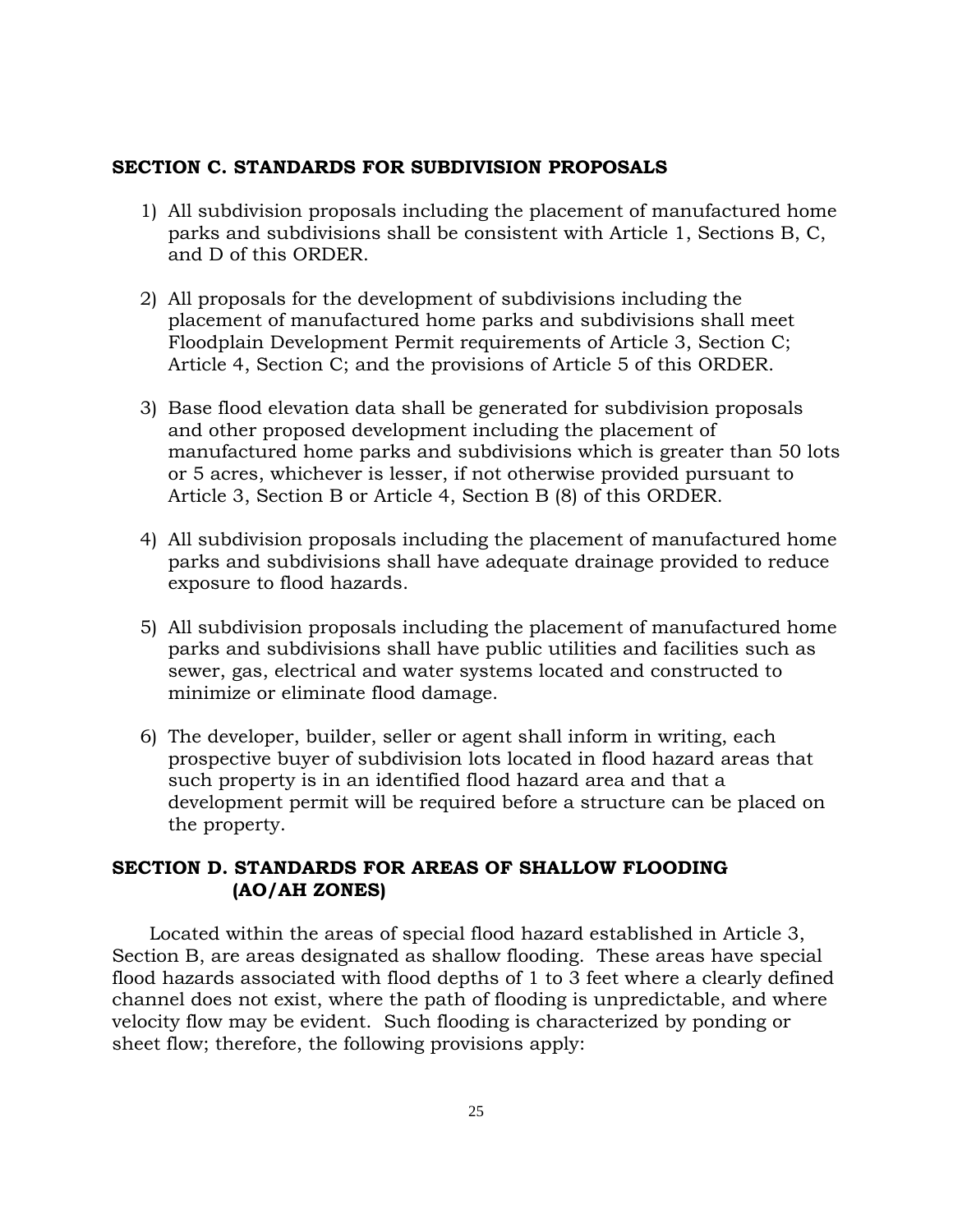- 1) All new construction and substantial improvements of *residential* structures have the lowest floor (including basement) elevated to or above the base flood elevation or the highest adjacent grade at least as high as the depth number specified in feet on the community's FIRM (at least 2 feet if no depth number is specified).
- 2) All new construction and substantial improvements of *non-residential* structures;
	- a) have the lowest floor (including basement) elevated to or above the base flood elevation or the highest adjacent grade at least as high as the depth number specified in feet on the community's FIRM (at least two feet if no depth number is specified), or
	- b) together with attendant utility and sanitary facilities be designed so that below the base specified flood depth in an AO Zone, or below the Base Flood Elevation in an AH Zone, level the structure is watertight with walls substantially impermeable to the passage of water and with structural components having the capability of resisting hydrostatic and hydrodynamic loads of effects of buoyancy.
- 3) A registered professional engineer or architect shall submit a certification to the Floodplain Administrator that the standards of this Section, as proposed in Article 4, Section C are satisfied.
- 4) Require within Zones AH or AO adequate drainage paths around structures on slopes, to guide flood waters around and away from proposed structures.

# **SECTION E. FLOODWAYS**

Floodways - located within areas of special flood hazard established in Article 3, Section B, are areas designated as floodways. Since the floodway is an extremely hazardous area due to the velocity of flood waters which carry debris, potential projectiles and erosion potential, the following provisions shall apply:

1) Encroachments are prohibited, including fill, new construction, substantial improvements and other development within the adopted regulatory floodway unless it has been demonstrated through hydrologic and hydraulic analyses performed in accordance with standard engineering practice that the proposed encroachment would not result in any increase in flood levels within the community during the occurrence of the base flood discharge.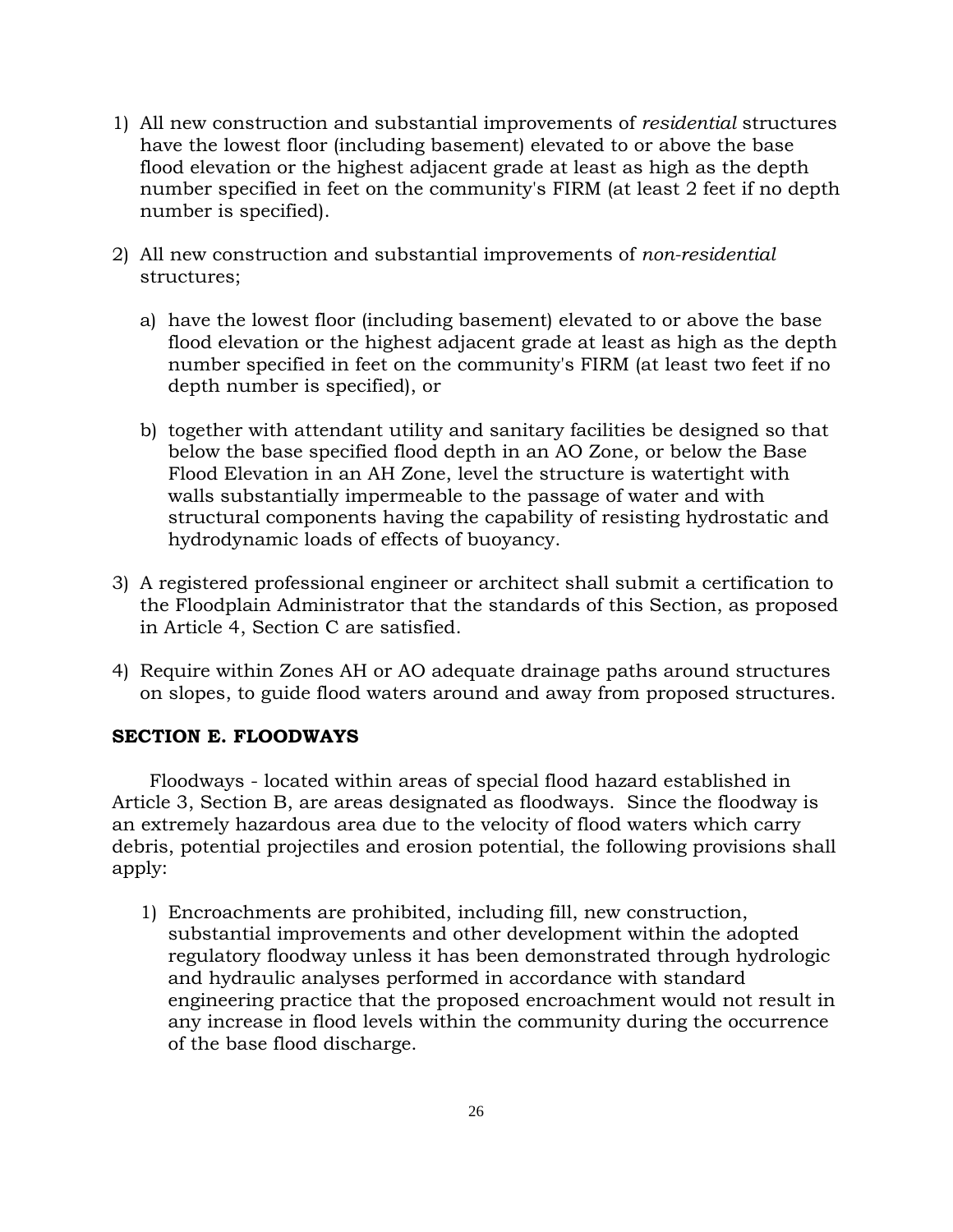- 2) If Article 5, Section E (1) above is satisfied, all new construction and substantial improvements shall comply with all applicable flood hazard reduction provisions of Article 5.
- 3) Under the provisions of 44 CFR Chapter 1, Section 65.12, of the National Flood Insurance Program Regulations, a community may permit encroachments within the adopted regulatory floodway that would result in an increase in base flood elevations, provided that the community first completes all of the provisions required by Section 65.12.

# **SECTION F. STANDARDS REGARDING OBSTRUCTION OF COUNTY DITCHES**

The following applies to all unincorporated areas of Hardin County;

- 1) The use of cattle guard or gates in or on Hardin County right of ways and Hardin County ditches is prohibited.
- 2) No trash bins, dumpsters or debris, including but not limited to tree stumps, shall be placed in or on Hardin County right of ways or Hardin County ditches.
- 3) The use of silt barriers is required when adding fill dirt to a property when the fill dirt is used near a Hardin County right of way or Hardin County ditch.
- 4) (a) All culverts installed hereinafter must be reinforced concrete pipe or high density polyethylene (HDPE) pipe, ADS N12 or equivalent and must be no longer than a total of 30' (thirty foot) in length.

(b) Concrete driveways, or walkways that extend over drainage culvert shall include a full 6' (six foot) independent section over the culvert that extends 3' (three foot) in both directions from the center of the culvert.

# **SECTION G. SEVERABILITY**

If any section, clause, sentence, or phrase of this ORDER is held to be invalid or unconstitutional by any court of competent jurisdiction, then said holding shall in no way affect the validity of the remaining portions of this ORDER.

#### **SECTION H. ENFORCEMENT PENALTIES FOR NON COMPLIANCE**

No structure or land shall hereafter be constructed, located, extended, converted, or altered without full compliance with the terms of this court order